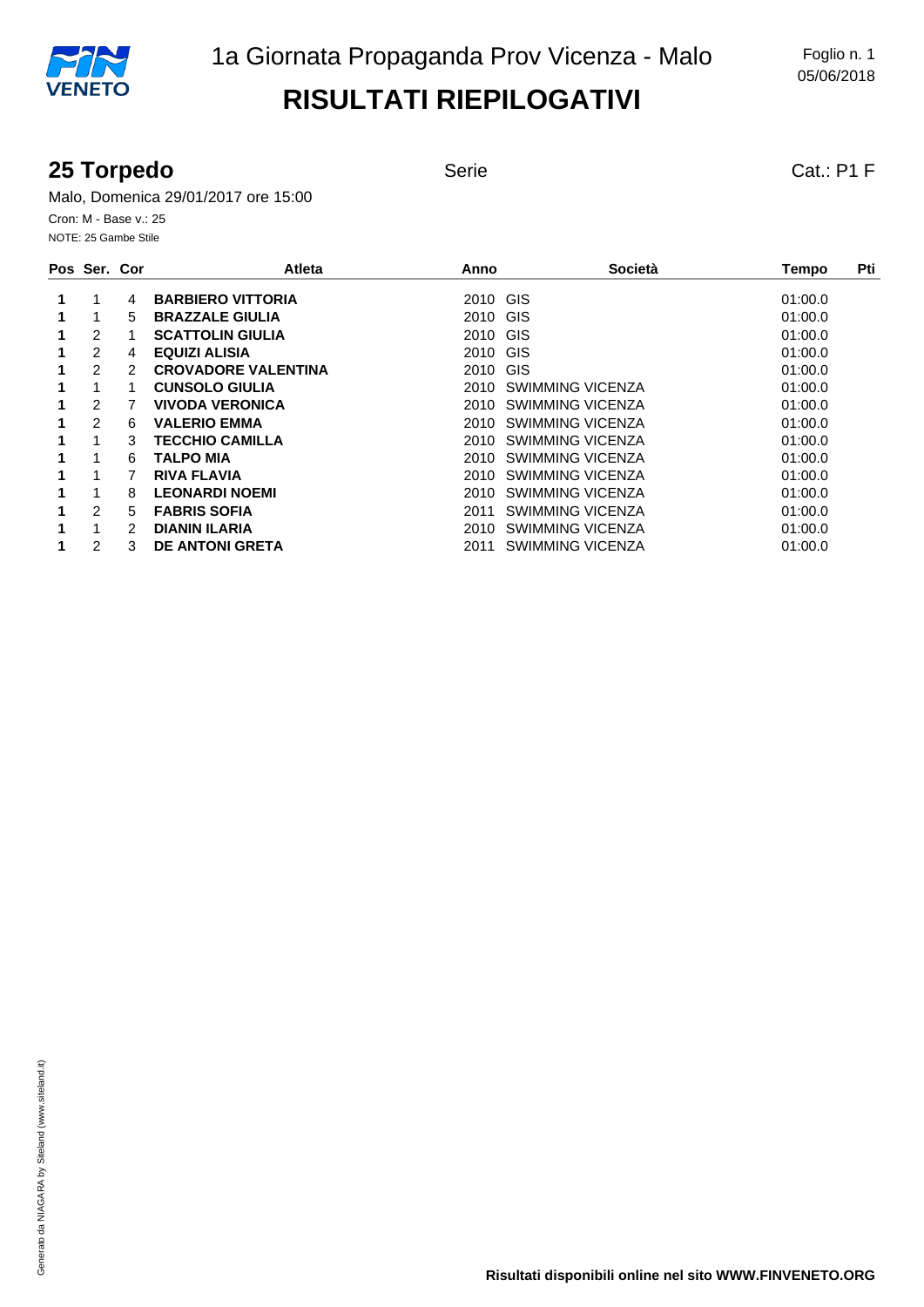#### **25 Torpedo** Serie Serie Cat.: P1 M

Malo, Domenica 29/01/2017 ore 15:05 Cron: M - Base v.: 25 NOTE: 25 Gambe Stile

|   | Pos Ser. Cor   |                | <b>Atleta</b>                     | Anno             | <b>Società</b>        | <b>Tempo</b> | Pti |
|---|----------------|----------------|-----------------------------------|------------------|-----------------------|--------------|-----|
| 1 | 2              | 5              | <b>CAMPESAN ANTONIO</b>           | 2009 SCHIO NUOTO |                       | 01:00.0      |     |
| 1 | $\overline{2}$ | 4              | <b>D'ANDREA LEONARDO</b>          | 2009 SCHIO NUOTO |                       | 01:00.0      |     |
| 1 | 2              | 1              | <b>GUGLIELMI LORENZO</b>          | 2009 SCHIO NUOTO |                       | 01:00.0      |     |
| 1 | $\mathbf{1}$   | 6              | <b>ZICHE ISACCO</b>               | 2009 SCHIO NUOTO |                       | 01:00.0      |     |
| 1 | 1              | 2              | <b>DRUSIAN EDOARDO</b>            | 2009 SCHIO NUOTO |                       | 01:00.0      |     |
| 1 | 1              | 3              | <b>NUNES LUIGI</b>                | 2009 SCHIO NUOTO |                       | 01:00.0      |     |
| 1 | 1              | 1              | <b>CENJA ERIK</b>                 | 2009 GIS         |                       | 01:00.0      |     |
| 1 | $\overline{2}$ | 6              | <b>LOVATO VITTORIO</b>            | 2009 GIS         |                       | 01:00.0      |     |
| 1 | $\mathbf{1}$   | 5              | <b>ORLANDO ALESSANDRO</b>         | 2009 GIS         |                       | 01:00.0      |     |
| 1 | 1              | 4              | <b>SARTORI LORENZO</b>            | 2009 GIS         |                       | 01:00.0      |     |
| 1 | $\overline{4}$ | $\overline{7}$ | <b>CAZZOLA MASSIMO</b>            | 2010 GIS         |                       | 01:00.0      |     |
| 1 | 3              | $\overline{7}$ | <b>VERDE ROBERTO</b>              | 2009 GIS         |                       | 01:00.0      |     |
| 1 | 3              | 2              | <b>RENIERO GIOELE</b>             | 2009 GIS         |                       | 01:00.0      |     |
| 1 | 3              | 8              | <b>SCAPIN MATTIA</b>              | 2010 GIS         |                       | 01:00.0      |     |
| 1 | 3              | 6              | <b>SOMIGLI CHRISTIAN</b>          | 2009 GIS         |                       | 01:00.0      |     |
| 1 | $\overline{c}$ | 3              | <b>URBANI NICHOLAS</b>            | 2009 GIS         |                       | 01:00.0      |     |
| 1 | 4              | 8              | PETTINÀ FILIPPO                   | 2009 GIS         |                       | 01:00.0      |     |
| 1 | $\overline{4}$ | 2              | <b>APPRUZZESE EUGENIO</b>         | 2010 GIS         |                       | 01:00.0      |     |
| 1 | 1              | 8              | <b>ZARANTONELLO BRYAN ANTONIO</b> | 2009 GIS         |                       | 01:00.0      |     |
| 1 | 1              | 7              | <b>FESTA CESARE</b>               | 2009 GIS         |                       | 01:00.0      |     |
| 1 | $\overline{4}$ | 3              | <b>BAZZOCCHI GIULIO</b>           |                  | 2010 SWIMMING VICENZA | 01:00.0      |     |
| 1 | 4              | 1              | <b>ZUCCON FARIS</b>               |                  | 2009 SWIMMING VICENZA | 01:00.0      |     |
| 1 | 3              | 3              | <b>ZACCARIA MATTEO</b>            |                  | 2009 SWIMMING VICENZA | 01:00.0      |     |
| 1 | $\overline{2}$ | 7              | <b>SOLDA' LUCA</b>                |                  | 2009 SWIMMING VICENZA | 01:00.0      |     |
| 1 | 4              | 6              | <b>SCAMBI RICCARDO</b>            |                  | 2010 SWIMMING VICENZA | 01:00.0      |     |
| 1 | $\overline{c}$ | $\overline{2}$ | <b>PUGLIESE ANDREA</b>            |                  | 2010 SWIMMING VICENZA | 01:00.0      |     |
| 1 | 3              | 4              | <b>MARANGON ALESSANDRO CARLO</b>  |                  | 2009 SWIMMING VICENZA | 01:00.0      |     |
| 1 | $\overline{2}$ | 8              | <b>GUERZONI LORENZO</b>           |                  | 2009 SWIMMING VICENZA | 01:00.0      |     |
| 1 | 3              | 1              | <b>GECCHELIN GIULIO</b>           |                  | 2011 SWIMMING VICENZA | 01:00.0      |     |
| 1 | 3              | 5              | <b>DALLA VIA EDOARDO</b>          |                  | 2009 SWIMMING VICENZA | 01:00.0      |     |
| 1 | 4              | 5              | <b>BORASO ZENO</b>                |                  | 2010 SWIMMING VICENZA | 01:00.0      |     |
| 1 | $\overline{4}$ | 4              | <b>BEDIN ALESSIO</b>              |                  | 2010 SWIMMING VICENZA | 01:00.0      |     |
|   |                |                |                                   |                  |                       |              |     |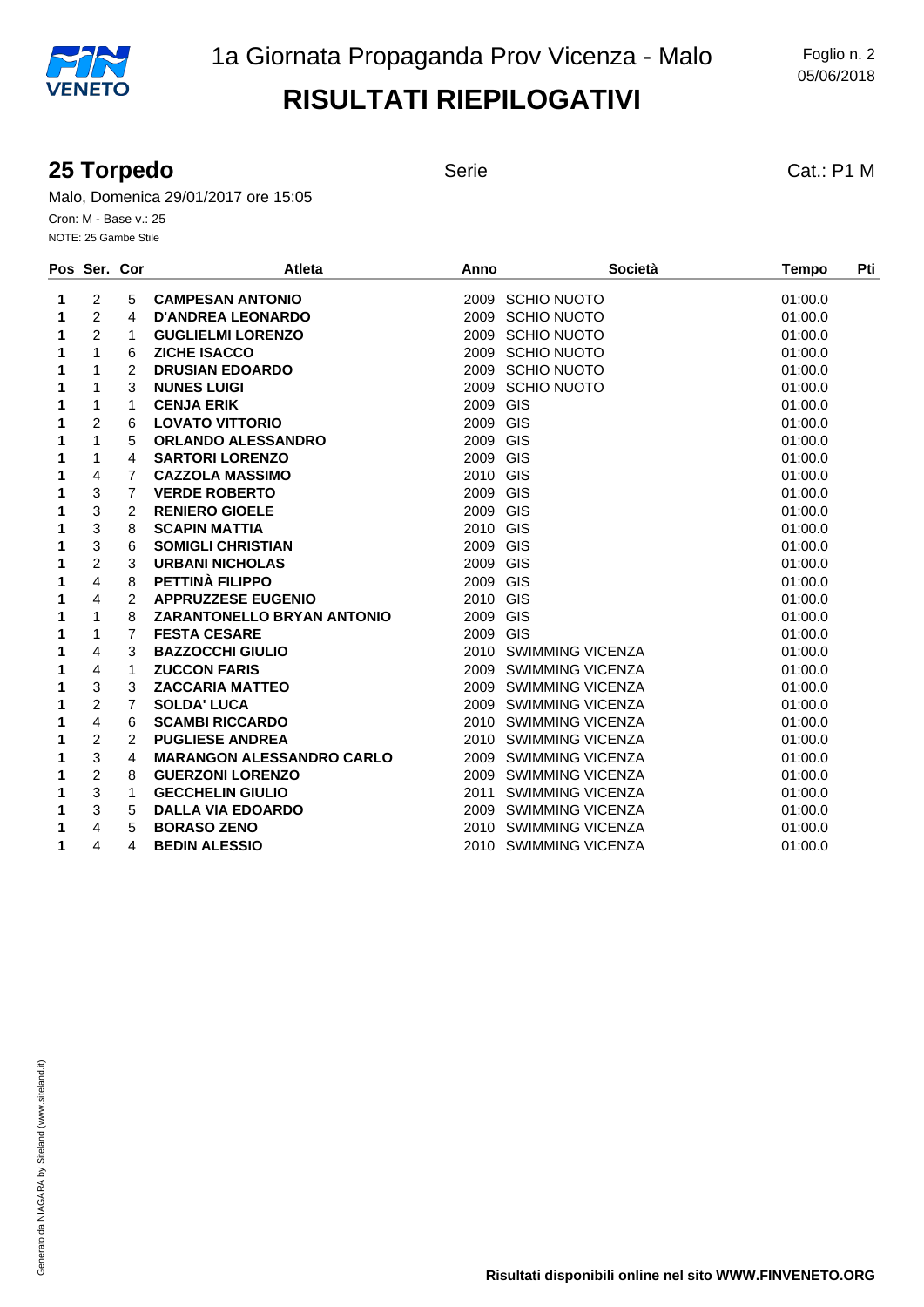#### **25 Dorso** Serie Serie Cat.: P1 F

Malo, Domenica 29/01/2017 ore 15:10 Cron: M - Base v.: 25

| Pos Ser. Cor |   | <b>Atleta</b>               | Anno     | Società               | Pti<br>Tempo |
|--------------|---|-----------------------------|----------|-----------------------|--------------|
| 2            | 6 | <b>BRAZZALE GIULIA</b>      | 2010 GIS |                       | 01:00.0      |
| 2            | 5 | <b>MARCHETTO CLEMENTINA</b> | 2010 GIS |                       | 01:00.0      |
| 2            | 3 | <b>TONIN ELENA</b>          | 2010 GIS |                       | 01:00.0      |
| 2            | 4 | <b>BOLCATO EVA</b>          | 2010 GIS |                       | 01:00.0      |
|              | 6 | <b>CUNSOLO GIULIA</b>       |          | 2010 SWIMMING VICENZA | 01:00.0      |
|              | 5 | <b>DIANIN ILARIA</b>        |          | 2010 SWIMMING VICENZA | 01:00.0      |
|              | 4 | <b>TALPO MIA</b>            |          | 2010 SWIMMING VICENZA | 01:00.0      |
|              | 3 | <b>RIVA FLAVIA</b>          |          | 2010 SWIMMING VICENZA | 01:00.0      |
|              |   | <b>LEONARDI NOEMI</b>       |          | 2010 SWIMMING VICENZA | 01:00.0      |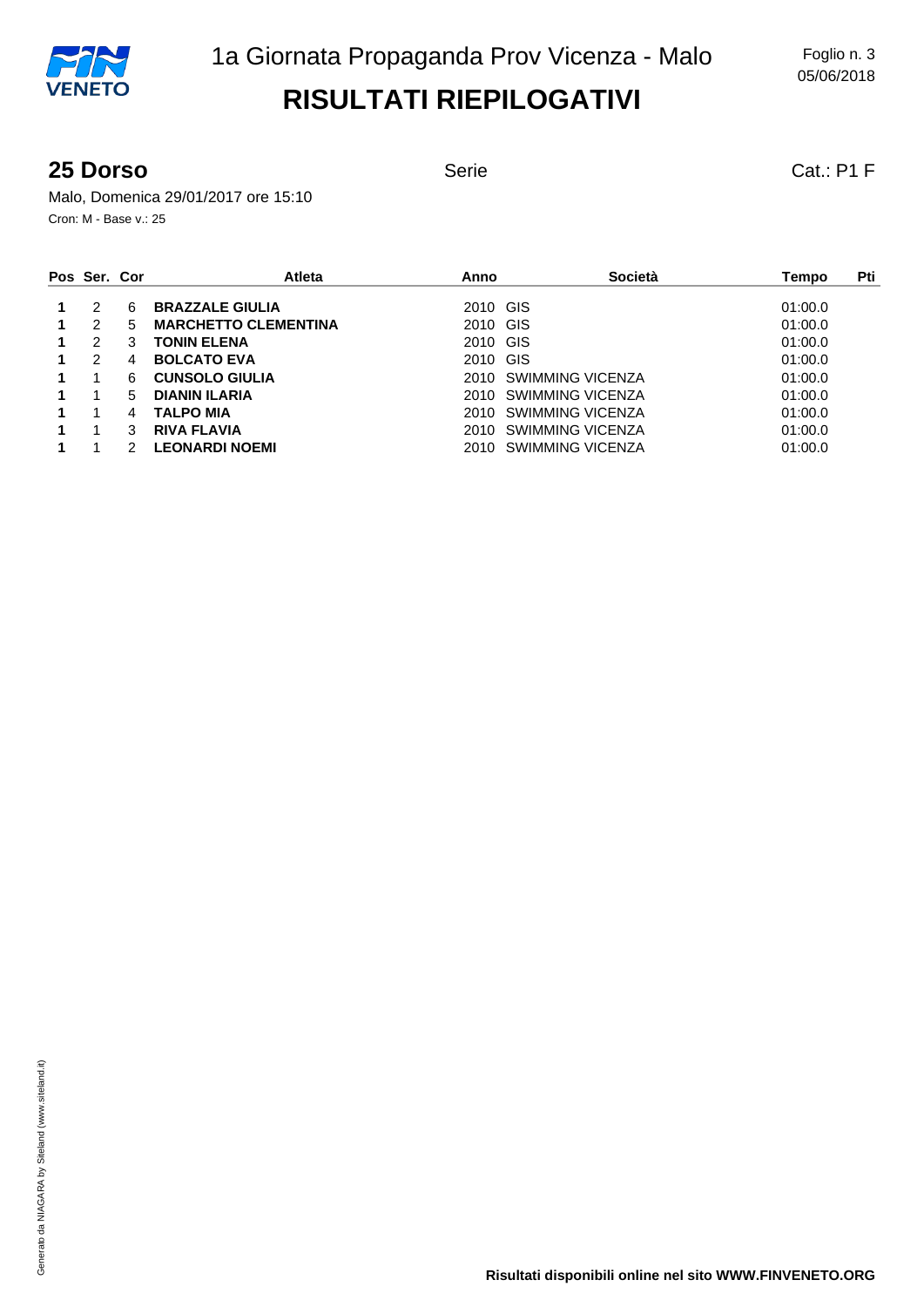#### **25 Dorso** Serie Serie Cat.: P1 M

Malo, Domenica 29/01/2017 ore 15:15 Cron: M - Base v.: 25

|   | Pos Ser. Cor |   | <b>Atleta</b>                     | Anno               | <b>Società</b>          | Pti<br>Tempo |
|---|--------------|---|-----------------------------------|--------------------|-------------------------|--------------|
|   | 3            | 7 | <b>DRUSIAN NICOLA</b>             | 2010               | <b>SCHIO NUOTO</b>      | 01:00.0      |
| 1 | 1            |   | <b>CENJA ERIK</b>                 | GIS<br>2009        |                         | 01:00.0      |
|   | 3            | 4 | <b>LOVATO VITTORIO</b>            | <b>GIS</b><br>2009 |                         | 01:00.0      |
|   |              | 6 | <b>PORTINARI GIOELE</b>           | <b>GIS</b><br>2009 |                         | 01:00.0      |
|   |              | 5 | <b>VIANELLO JACOPO</b>            | GIS<br>2010        |                         | 01:00.0      |
|   |              | 3 | <b>ORLANDO ALESSANDRO</b>         | GIS<br>2009        |                         | 01:00.0      |
|   |              | 4 | <b>SARTORI LORENZO</b>            | GIS<br>2009        |                         | 01:00.0      |
|   | 3            | 2 | <b>VERDE ROBERTO</b>              | GIS<br>2009        |                         | 01:00.0      |
|   | 2            |   | <b>URBANI NICHOLAS</b>            | <b>GIS</b><br>2009 |                         | 01:00.0      |
|   | 3            | 5 | <b>SCAPIN MATTIA</b>              | GIS<br>2010        |                         | 01:00.0      |
|   | 3            | 3 | <b>RENIERO GIOELE</b>             | <b>GIS</b><br>2009 |                         | 01:00.0      |
|   | 2            | 2 | <b>SOMIGLI CHRISTIAN</b>          | GIS<br>2009        |                         | 01:00.0      |
|   | 3            | 6 | <b>CAZZOLA MASSIMO</b>            | GIS<br>2010        |                         | 01:00.0      |
|   | 1            |   | <b>ZARANTONELLO BRYAN ANTONIO</b> | GIS<br>2009        |                         | 01:00.0      |
|   | 1            | 8 | <b>FESTA PIETRO</b>               | GIS<br>2009        |                         | 01:00.0      |
|   |              | 2 | <b>FESTA CESARE</b>               | GIS<br>2009        |                         | 01:00.0      |
|   | 2            | 5 | <b>GUERZONI LORENZO</b>           | 2009               | SWIMMING VICENZA        | 01:00.0      |
|   | 2            | 4 | <b>SOLDA' LUCA</b>                | 2009               | <b>SWIMMING VICENZA</b> | 01:00.0      |
|   | 2            | 3 | <b>MARANGON ALESSANDRO CARLO</b>  | 2009               | <b>SWIMMING VICENZA</b> | 01:00.0      |
|   | 2            | 6 | <b>ZACCARIA MATTEO</b>            | 2009               | <b>SWIMMING VICENZA</b> | 01:00.0      |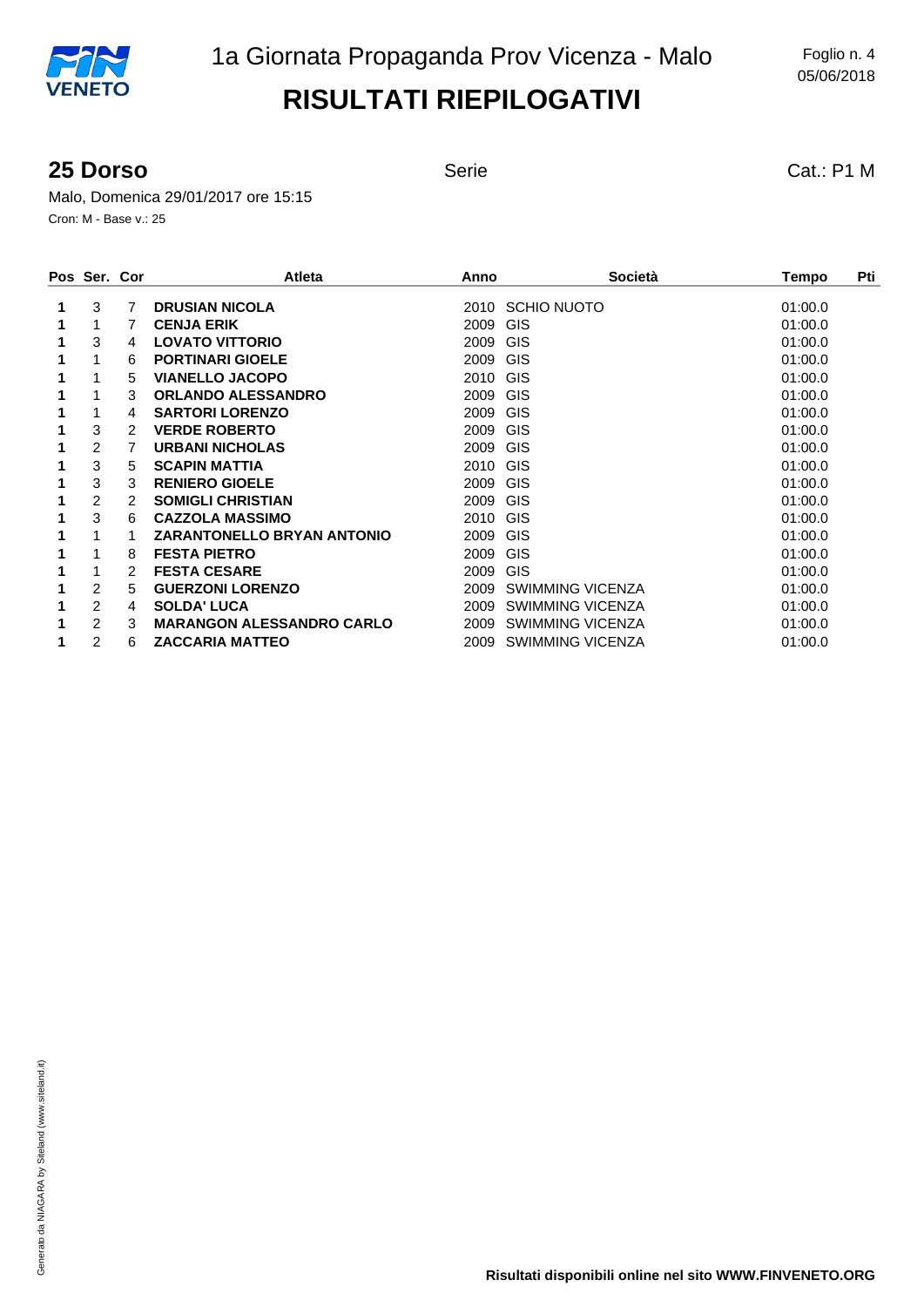#### **25 Ability** Serie Serie Cat.: P1 F

Malo, Domenica 29/01/2017 ore 15:20 Cron: M - Base v.: 25 NOTE: 25 Gambe Dorso

|   | Pos Ser. Cor   |   | <b>Atleta</b>               | Anno     | <b>Società</b>          | Pti<br>Tempo |
|---|----------------|---|-----------------------------|----------|-------------------------|--------------|
| 1 | 1              | 3 | <b>SCARAMUZZA VITTORIA</b>  |          | 2010 SCHIO NUOTO        | 01:00.0      |
|   | 2              | 7 | <b>GASPAROTTO MATILDE</b>   |          | 2010 SCHIO NUOTO        | 01:00.0      |
|   | 3              | 6 | <b>SCHIRO EMMA</b>          |          | 2010 SCHIO NUOTO        | 01:00.0      |
|   | 2              | 2 | <b>ZORDAN VERONICA</b>      |          | 2010 SCHIO NUOTO        | 01:00.0      |
|   | 3              | 4 | <b>RIGHELE ILARIA</b>       |          | 2010 SCHIO NUOTO        | 01:00.0      |
|   | 3              | 2 | <b>MARCHIONDO AURORA</b>    | 2010     | <b>SCHIO NUOTO</b>      | 01:00.0      |
|   | 1              |   | <b>CASTAGNA ANITA</b>       | 2010     | <b>SCHIO NUOTO</b>      | 01:00.0      |
| 1 | 1              | 2 | <b>GHIRCA SERENA</b>        | 2010     | <b>SCHIO NUOTO</b>      | 01:00.0      |
|   | 3              | 5 | <b>GROTTO EMMA</b>          |          | 2010 SCHIO NUOTO        | 01:00.0      |
|   |                | 7 | <b>STORTI MICHELA</b>       |          | 2010 SCHIO NUOTO        | 01:00.0      |
|   |                | 4 | <b>BARBIERO VITTORIA</b>    | 2010 GIS |                         | 01:00.0      |
|   | 2              | 4 | <b>MARCHETTO CLEMENTINA</b> | 2010 GIS |                         | 01:00.0      |
|   | $\overline{2}$ | 5 | <b>BOLCATO EVA</b>          | 2010 GIS |                         | 01:00.0      |
|   | 1              | 8 | <b>TONIN ELENA</b>          | 2010 GIS |                         | 01:00.0      |
|   | 3              |   | <b>SCATTOLIN GIULIA</b>     | 2010     | <b>GIS</b>              | 01:00.0      |
|   | 1              | 6 | <b>EQUIZI ALISIA</b>        | 2010 GIS |                         | 01:00.0      |
|   | 3              | 3 | <b>CROVADORE VALENTINA</b>  | 2010 GIS |                         | 01:00.0      |
|   | 2              | 6 | <b>DE ANTONI GRETA</b>      | 2011     | SWIMMING VICENZA        | 01:00.0      |
|   | 3              | 7 | <b>VIVODA VERONICA</b>      |          | 2010 SWIMMING VICENZA   | 01:00.0      |
|   | $\overline{2}$ | 1 | <b>VALERIO EMMA</b>         | 2010     | <b>SWIMMING VICENZA</b> | 01:00.0      |
|   | 1              | 5 | <b>TECCHIO CAMILLA</b>      |          | 2010 SWIMMING VICENZA   | 01:00.0      |
|   | 2              | 3 | <b>FABRIS SOFIA</b>         | 2011     | <b>SWIMMING VICENZA</b> | 01:00.0      |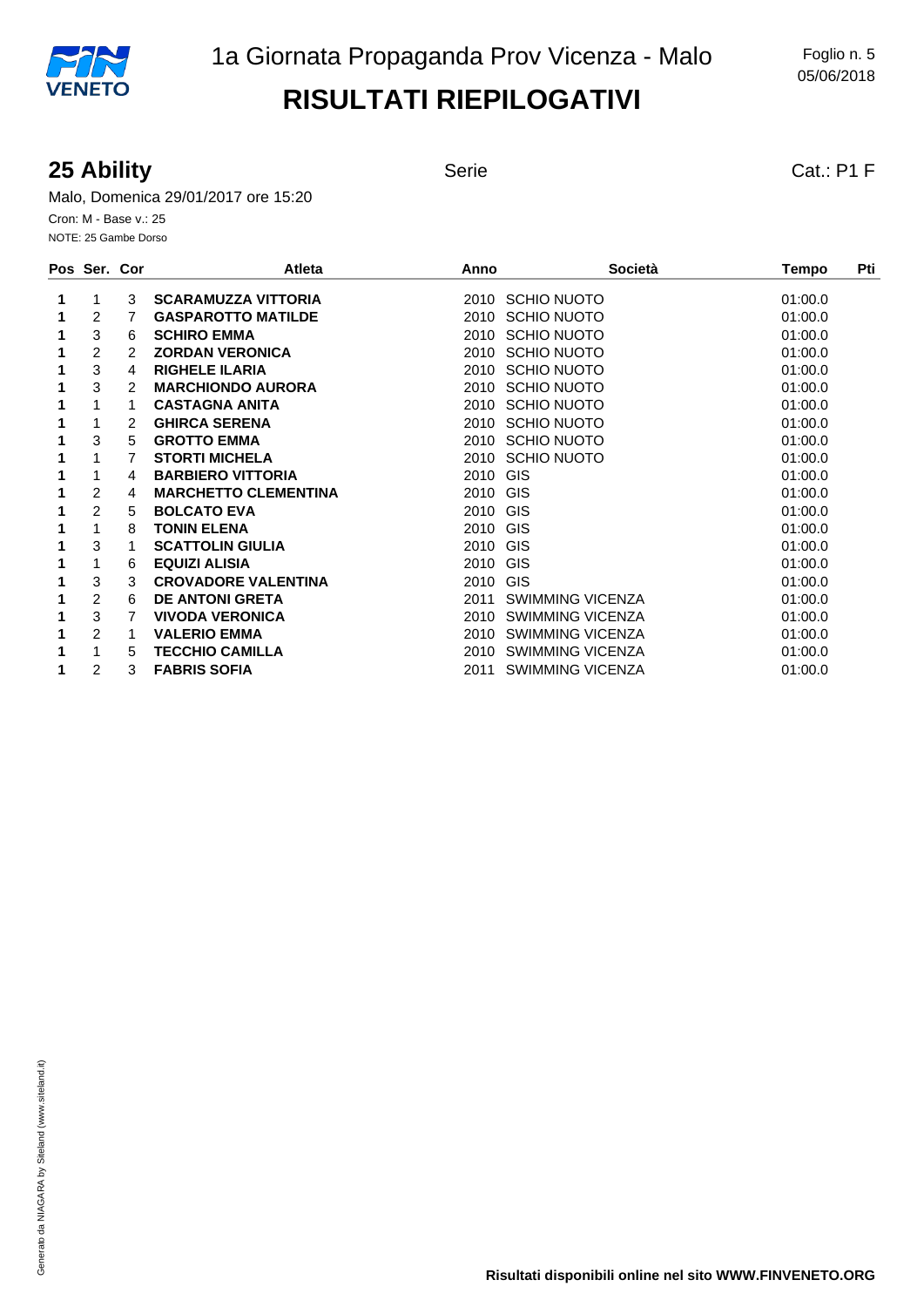#### **25 Ability** Serie Serie Cat.: P1 M

Malo, Domenica 29/01/2017 ore 15:25 Cron: M - Base v.: 25 NOTE: 25 Gambe Dorso

|   | Pos Ser. Cor   |               | <b>Atleta</b>                | Anno             | <b>Società</b>          | <b>Tempo</b> | Pti |
|---|----------------|---------------|------------------------------|------------------|-------------------------|--------------|-----|
| 1 | 1              | 6             | <b>ORSATO RICCARDO</b>       | 2009 SCHIO NUOTO |                         | 01:00.0      |     |
| 1 | 1              | 2             | <b>RIGON TOMMASO</b>         | 2010 SCHIO NUOTO |                         | 01:00.0      |     |
| 1 | 4              | 6             | <b>GUGLIELMI LORENZO</b>     | 2009 SCHIO NUOTO |                         | 01:00.0      |     |
|   | 4              | 2             | <b>CAPPOZZO PIETRO</b>       | 2009 SCHIO NUOTO |                         | 01:00.0      |     |
|   | 1              | 7             | <b>TESSARI LEONARDO</b>      | 2010 SCHIO NUOTO |                         | 01:00.0      |     |
| 1 | 3              | 3             | <b>GRESELIN JACOPO</b>       | 2010 SCHIO NUOTO |                         | 01:00.0      |     |
|   | $\overline{2}$ | $\mathcal{P}$ | PIETROBELLI LUCA             | 2010 SCHIO NUOTO |                         | 01:00.0      |     |
|   | $\overline{2}$ | 8             | <b>COSTALUNGA GIAN ARIEL</b> | 2010 SCHIO NUOTO |                         | 01:00.0      |     |
| 1 | 1              |               | <b>BINOTTO SEBASTIAN</b>     | 2009 SCHIO NUOTO |                         | 01:00.0      |     |
|   | $\overline{c}$ | 3             | <b>SAMPIETRO TOMMASO</b>     | 2010 SCHIO NUOTO |                         | 01:00.0      |     |
|   | $\overline{2}$ | 7             | <b>RUBERTI FEDERICO</b>      | 2010 SCHIO NUOTO |                         | 01:00.0      |     |
| 1 | $\overline{2}$ | 6             | <b>JERINIC ALEKSA</b>        | 2010 SCHIO NUOTO |                         | 01:00.0      |     |
|   | 4              | 4             | <b>GIORI MICHELE</b>         | 2010 SCHIO NUOTO |                         | 01:00.0      |     |
|   | 1              | 3             | <b>FESTA PIETRO</b>          | 2009 GIS         |                         | 01:00.0      |     |
| 1 | 1              | 5             | <b>PORTINARI GIOELE</b>      | 2009 GIS         |                         | 01:00.0      |     |
|   | 1              | 4             | <b>VIANELLO JACOPO</b>       | 2010 GIS         |                         | 01:00.0      |     |
|   | 4              | 3             | PETTINÀ FILIPPO              | 2009 GIS         |                         | 01:00.0      |     |
|   | $\overline{c}$ | 4             | <b>APPRUZZESE EUGENIO</b>    | 2010 GIS         |                         | 01:00.0      |     |
|   | 3              | 6             | <b>BAZZOCCHI GIULIO</b>      |                  | 2010 SWIMMING VICENZA   | 01:00.0      |     |
|   | 4              | 5             | <b>ZUCCON FARIS</b>          |                  | 2009 SWIMMING VICENZA   | 01:00.0      |     |
| 1 | 3              | 2             | <b>SCAMBI RICCARDO</b>       |                  | 2010 SWIMMING VICENZA   | 01:00.0      |     |
|   | $\overline{2}$ | 5             | <b>PUGLIESE ANDREA</b>       |                  | 2010 SWIMMING VICENZA   | 01:00.0      |     |
|   | $\overline{2}$ |               | <b>GECCHELIN GIULIO</b>      | 2011             | <b>SWIMMING VICENZA</b> | 01:00.0      |     |
| 1 | 1              | 8             | <b>DALLA VIA EDOARDO</b>     |                  | 2009 SWIMMING VICENZA   | 01:00.0      |     |
|   | 3              | 5             | <b>BORASO ZENO</b>           |                  | 2010 SWIMMING VICENZA   | 01:00.0      |     |
|   | 3              | 4             | <b>BEDIN ALESSIO</b>         |                  | 2010 SWIMMING VICENZA   | 01:00.0      |     |
|   |                |               |                              |                  |                         |              |     |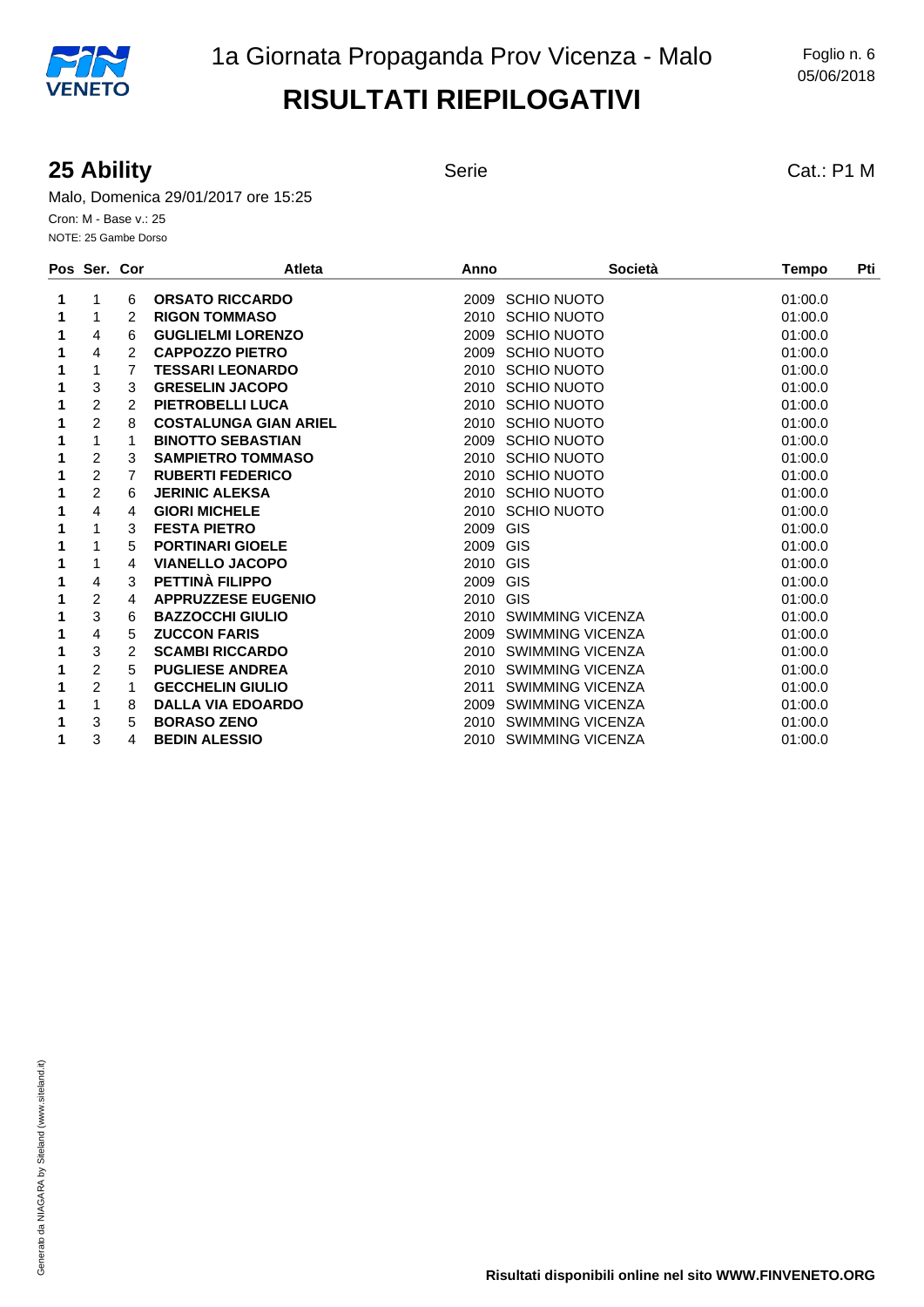|           | Staff, 4x25 Dorso<br>Malo, Domenica 29/01/2017 ore 15:30<br>Cron: M - Base v.: 25<br>NOTE: 2 Maschi e 2 Femmine per ciascuna staffetta<br>Pos Ser. Cor |                |                                                                                                         | Serie                                      |                         | Cat.: Assoluti      |  |
|-----------|--------------------------------------------------------------------------------------------------------------------------------------------------------|----------------|---------------------------------------------------------------------------------------------------------|--------------------------------------------|-------------------------|---------------------|--|
|           |                                                                                                                                                        |                | <b>Atleta</b>                                                                                           | Anno                                       | Società                 | Pti<br><b>Tempo</b> |  |
| 1         | $\mathbf{1}$                                                                                                                                           | $\overline{2}$ | <b>GHIRCA SERENA</b><br><b>ZICHE ISACCO</b><br><b>LANARO EMMA</b><br><b>DRUSIAN EDOARDO</b>             | 2010<br>2009<br>2007<br>2009               | <b>SCHIO NUOTO</b>      | 04:00.0             |  |
| 1         | $\overline{2}$                                                                                                                                         | 2              | <b>MARCHIONDO AURORA</b><br>PRISECARU ALESSANDRO<br><b>CASTAGNA ANITA</b><br><b>D'ANDREA LEONARDO</b>   | 2010<br>2004<br>2010<br>2009               | <b>SCHIO NUOTO</b>      | 04:00.0             |  |
| 1         | $\overline{2}$                                                                                                                                         | 6              | <b>SCARAMUZZA VITTORIA</b><br><b>CAMPESAN ANTONIO</b><br><b>TALDO ALESSIA</b><br><b>MILENKOVIC UROS</b> | 2010<br>2009<br>2000<br>2003               | <b>SCHIO NUOTO</b>      | 04:00.0             |  |
| 1         | 2                                                                                                                                                      | $\overline{7}$ | <b>PIETRIBIASI ERIKA</b><br><b>ORSATO RICCARDO</b><br><b>STORTI MICHELA</b><br><b>NUNES LUIGI</b>       | 2004<br>2009<br>2010<br>2009               | <b>SCHIO NUOTO</b>      | 04:00.0             |  |
| 1         | $\mathbf{1}$                                                                                                                                           | 4              | <b>SARTORI LORENZO</b><br><b>BOLCATO EVA</b><br><b>ORLANDO ALESSANDRO</b><br><b>BARBIERO VITTORIA</b>   | 2009<br>2010<br>GIS<br>2009<br>2010        |                         | 04:00.0             |  |
| 1         | $\overline{2}$                                                                                                                                         | 3              | <b>APPRUZZESE MARIO</b><br><b>LANARO REBECCA</b><br><b>FOCHESATO FILIPPO</b><br><b>ZUIN GIORGIA</b>     | 2008<br>2009<br>GIS<br>2008<br>2009        |                         | 04:00.0             |  |
| 1         | $\mathbf{1}$                                                                                                                                           | 5              | <b>VIANELLO JACOPO</b><br><b>TONIN ELENA</b><br><b>CENJA ERIK</b><br><b>MARCHETTO CLEMENTINA</b>        | 2010<br>2010<br>GIS<br>2006<br>2010        |                         | 04:00.0             |  |
| $\sim$ 1  | 1                                                                                                                                                      | 3              | <b>PORTINARI GIOELE</b><br><b>BRAZZALE GIULIA</b><br><b>FESTA CESARE</b><br><b>MECENERO SOFIA</b>       | 2009<br>2010<br><b>GIS</b><br>2009<br>2010 |                         | 04:00.0             |  |
| $\cdot$ 1 | $\mathbf{1}$                                                                                                                                           | $\overline{7}$ | <b>BAZZOCCHI GIULIO</b><br><b>BEDIN ALESSIO</b><br><b>TALPO MIA</b><br><b>LEONARDI NOEMI</b>            | 2010<br>2010<br>2010<br>2010               | <b>SWIMMING VICENZA</b> | 04:00.0             |  |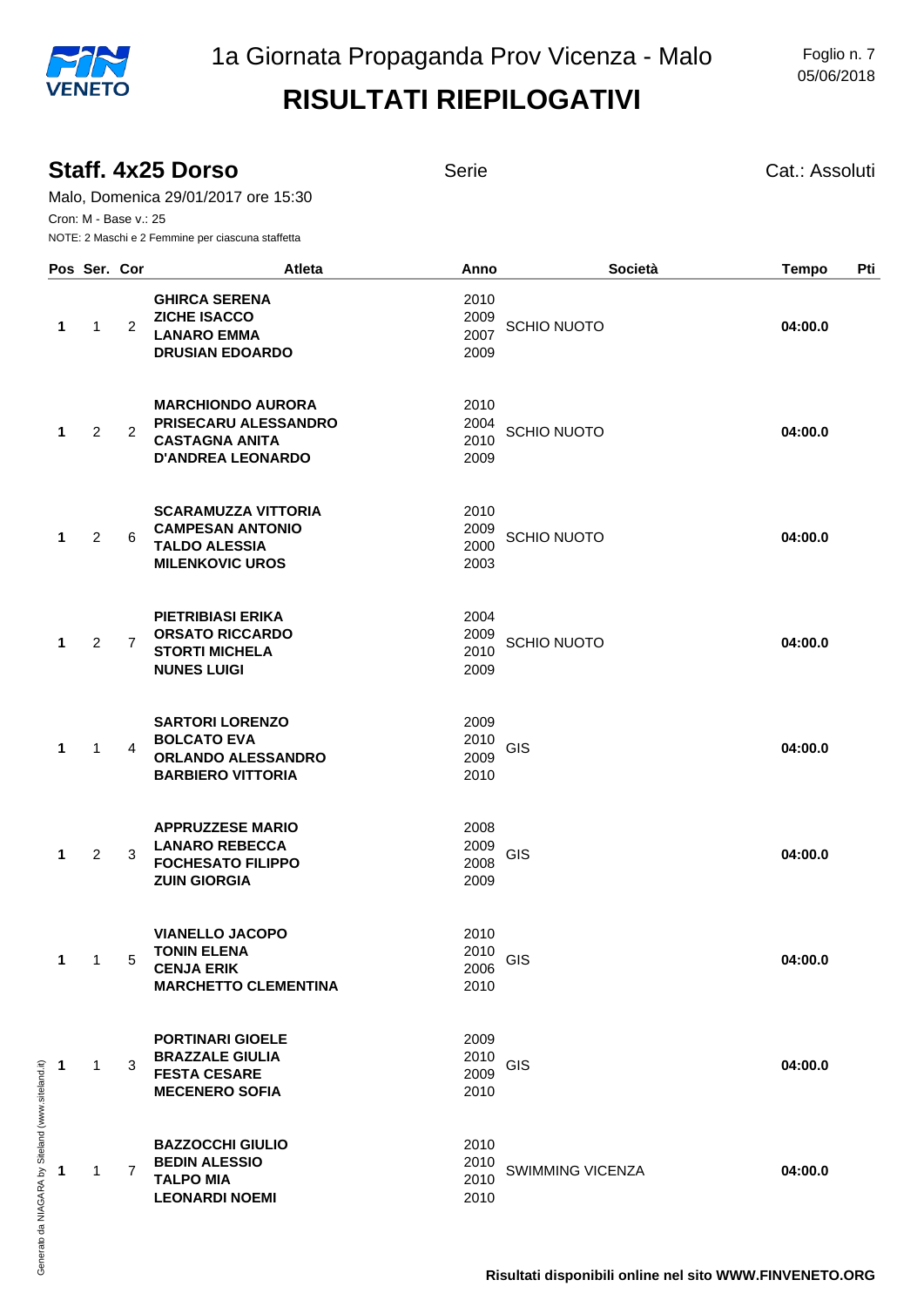| 1 | 6 | <b>TECCHIO CAMILLA</b><br><b>VIVODA VERONICA</b><br><b>GALLA EDOARDO</b><br><b>GECCHELIN GIULIO</b> | 2010<br>2010<br>2010<br>2011 | SWIMMING VICENZA        | 04:00.0 |
|---|---|-----------------------------------------------------------------------------------------------------|------------------------------|-------------------------|---------|
| 2 | 4 | <b>CUNSOLO GIULIA</b><br><b>DE ANTONI GRETA</b><br><b>PUGLIESE ANDREA</b><br><b>ZACCARIA MATTEO</b> | 2010<br>2011<br>2010<br>2009 | <b>SWIMMING VICENZA</b> | 04:00.0 |
| 2 | 5 | <b>DALLA VIA EDOARDO</b><br><b>SOLDA' LUCA</b><br><b>RIVA FLAVIA</b><br><b>VALERIO EMMA</b>         | 2009<br>2009<br>2010<br>2010 | <b>SWIMMING VICENZA</b> | 04:00.0 |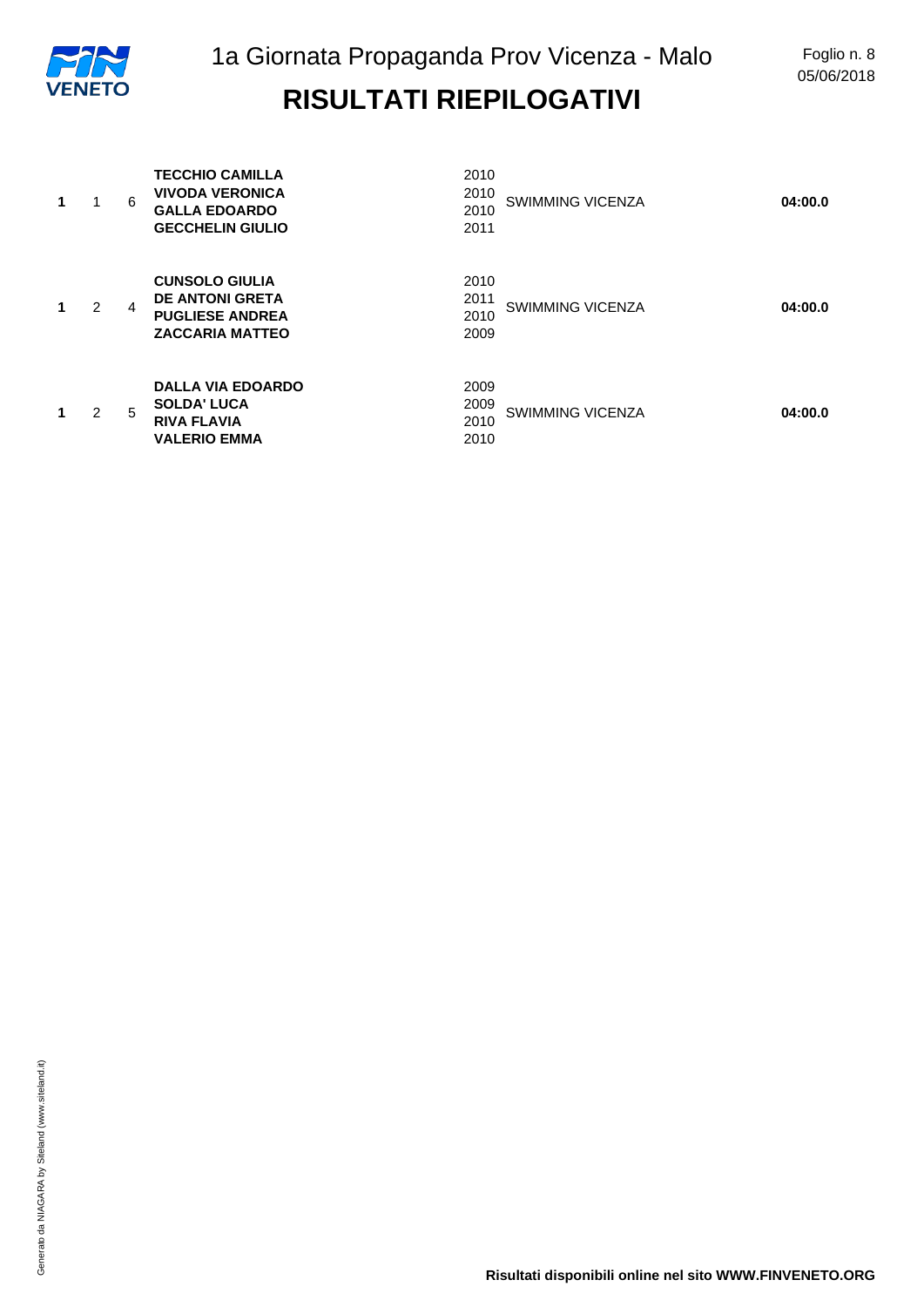05/06/2018

#### **25 Stile Libero** Serie Serie Cat.: P2 F

Malo, Domenica 29/01/2017 ore 16:15 Cron: M - Base v.: 25

|   | Pos Ser. Cor   |                | <b>Atleta</b>                | Anno             | <b>Società</b>        | Pti<br><b>Tempo</b> |  |
|---|----------------|----------------|------------------------------|------------------|-----------------------|---------------------|--|
| 1 | 4              | 6              | <b>CAVION ARIANNA</b>        | 2009 SCHIO NUOTO |                       | 01:00.0             |  |
| 1 | 4              | 5              | <b>NARDELLO SOFIA</b>        | 2009 SCHIO NUOTO |                       | 01:00.0             |  |
| 1 | 4              | $\overline{7}$ | PIETRIBIASI CHIARA           | 2009 SCHIO NUOTO |                       | 01:00.0             |  |
| 1 | 3              | 8              | <b>SCAPIN LISA</b>           | 2009 SCHIO NUOTO |                       | 01:00.0             |  |
| 1 | 3              | $\overline{7}$ | <b>KASUNIC SARA</b>          | 2009 SCHIO NUOTO |                       | 01:00.0             |  |
| 1 | $\overline{c}$ | 4              | <b>SOTTORIVA SOFIA</b>       | 2009 SCHIO NUOTO |                       | 01:00.0             |  |
| 1 | $\overline{c}$ | 5              | <b>PASSINI RITA</b>          | 2009 SCHIO NUOTO |                       | 01:00.0             |  |
| 1 | 4              | 1              | <b>MARRESE PAOLA</b>         | 2009 SCHIO NUOTO |                       | 01:00.0             |  |
| 1 | 3              | 1              | <b>FONTANA GIULIA</b>        | 2009 SCHIO NUOTO |                       | 01:00.0             |  |
| 1 | 4              | 4              | <b>DALLA COSTA GIORGIA</b>   | 2009 SCHIO NUOTO |                       | 01:00.0             |  |
| 1 | 4              | 3              | <b>DAL MOLIN BEATRICE</b>    | 2009 SCHIO NUOTO |                       | 01:00.0             |  |
| 1 | 4              | $\mathcal{P}$  | <b>DAL MAISTRO EVA</b>       | 2009 SCHIO NUOTO |                       | 01:00.0             |  |
| 1 | $\overline{2}$ | $\overline{7}$ | <b>BELDI' ELISABETTA</b>     | 2009 GIS         |                       | 01:00.0             |  |
| 1 | $\overline{2}$ | 6              | <b>RIGHETTO CATERINA</b>     | 2009 GIS         |                       | 01:00.0             |  |
| 1 | $\overline{2}$ | 3              | <b>MISTRORIGO AISHA</b>      | 2009 GIS         |                       | 01:00.0             |  |
| 1 | 1              | 6              | <b>MARCIGAGLIA MADDALENA</b> | 2009 GIS         |                       | 01:00.0             |  |
| 1 | 3              | 3              | <b>ZUIN GIORGIA</b>          | 2009 GIS         |                       | 01:00.0             |  |
| 1 | 3              | $\overline{2}$ | <b>ZERBATO MAYA</b>          | 2009 GIS         |                       | 01:00.0             |  |
| 1 | 1              | 3              | <b>TESSARO SARA</b>          | 2009 GIS         |                       | 01:00.0             |  |
| 1 | 1              | 8              | <b>DE TONI ROSSELLA</b>      | 2009 GIS         |                       | 01:00.0             |  |
| 1 | 1              | 1              | <b>DAL MOLIN LAURA</b>       | 2009 GIS         |                       | 01:00.0             |  |
| 1 | $\overline{c}$ | $\overline{2}$ | <b>CORRADO AURORA</b>        | 2009 GIS         |                       | 01:00.0             |  |
| 1 | 1              | 4              | <b>BASTIANELLO LANA</b>      | 2009 GIS         |                       | 01:00.0             |  |
| 1 | 1              | 2              | <b>BAMBA NICOLE ABLAN</b>    | 2009 GIS         |                       | 01:00.0             |  |
| 1 | 1              | 7              | <b>CASON LARA</b>            | 2009 GIS         |                       | 01:00.0             |  |
| 1 | 1              | 5              | <b>ZIN ERICA</b>             | 2009 LEOSPORT    |                       | 01:00.0             |  |
| 1 | $\overline{c}$ | 8              | <b>BISAZZA ANNA</b>          |                  | 2009 SWIMMING VICENZA | 01:00.0             |  |
| 1 | 3              | 4              | <b>MARCHESIN SARA ELVIRA</b> |                  | 2009 SWIMMING VICENZA | 01:00.0             |  |
| 1 | $\overline{c}$ | 1              | <b>GAMBA ANNA</b>            |                  | 2009 SWIMMING VICENZA | 01:00.0             |  |
| 1 | 3              | 6              | <b>BOTTAZZI EMMA</b>         |                  | 2009 SWIMMING VICENZA | 01:00.0             |  |
| 1 | 3              | 5              | <b>BONIOLO SMERALDA</b>      |                  | 2009 SWIMMING VICENZA | 01:00.0             |  |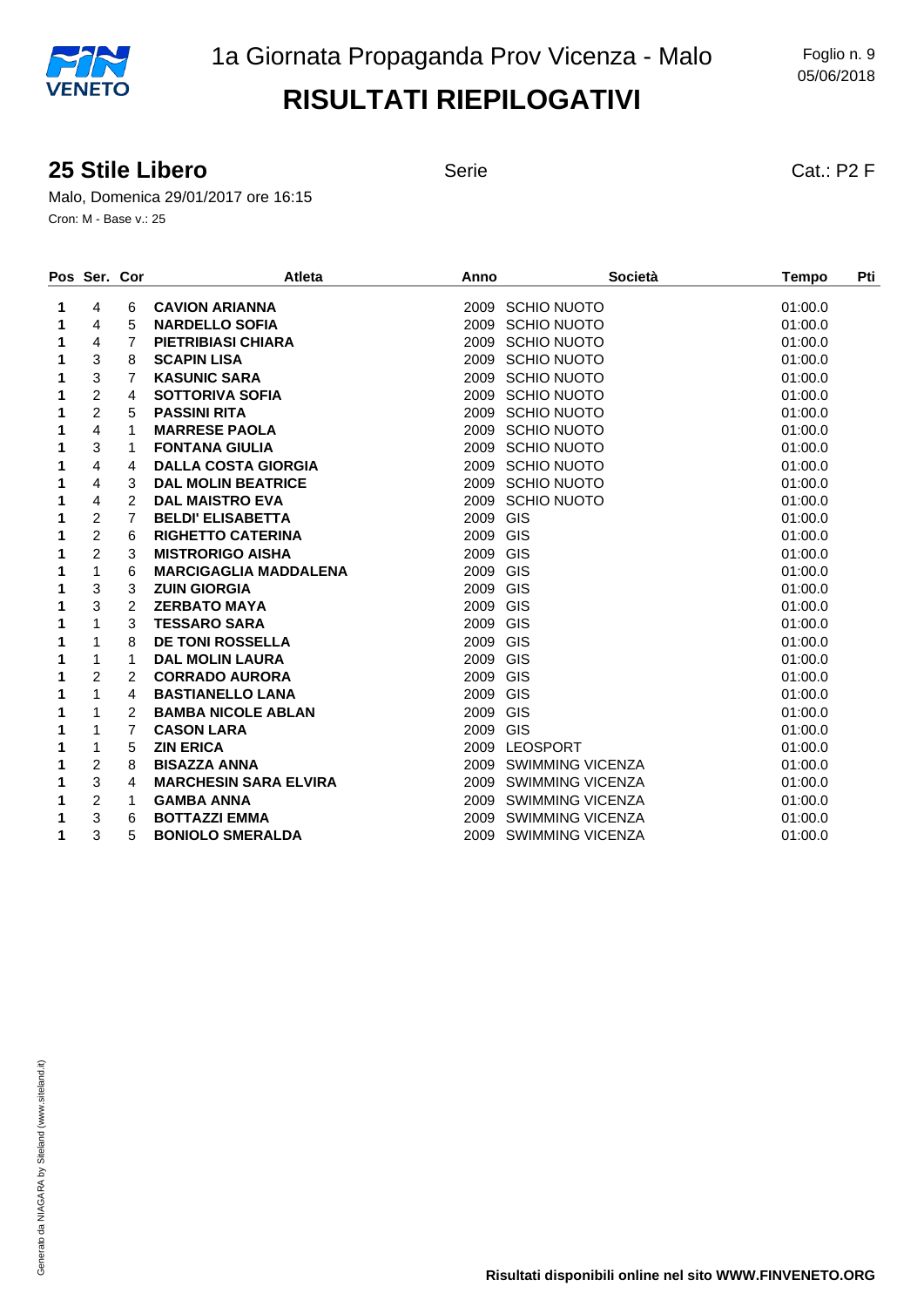#### **25 Stile Libero** Serie Serie Cat.: P2 M

Malo, Domenica 29/01/2017 ore 16:16 Cron: M - Base v.: 25

|   | Pos Ser. Cor   |               | <b>Atleta</b>                 | Anno             | Società               | Pti<br><b>Tempo</b> |  |
|---|----------------|---------------|-------------------------------|------------------|-----------------------|---------------------|--|
| 1 | 2              | 1             | <b>BASTANZETTI LUCA</b>       | 2008 SCHIO NUOTO |                       | 01:00.0             |  |
| 1 | 3              | 6             | <b>DALLE NOGARE FRANCESCO</b> | 2008 SCHIO NUOTO |                       | 01:00.0             |  |
| 1 | 4              | 5             | <b>BORTOLETTI PIETRO</b>      | 2008 SCHIO NUOTO |                       | 01:00.0             |  |
| 1 | $\overline{c}$ | 7             | <b>APPRUZZESE MARIO</b>       | 2008 GIS         |                       | 01:00.0             |  |
|   | 3              | 4             | <b>CAVALIERE MARCO</b>        | 2008 GIS         |                       | 01:00.0             |  |
| 1 | 1              | 4             | <b>SARTORI CRISTIANO</b>      | 2008 GIS         |                       | 01:00.0             |  |
|   | 4              | 3             | <b>ZANATTO FRANCESCO</b>      | 2008 GIS         |                       | 01:00.0             |  |
| 1 | $\overline{2}$ | 4             | <b>PERUFFO MATTEO LUIGI</b>   | 2008 GIS         |                       | 01:00.0             |  |
|   | 1              | 8             | <b>LODARI EMANUELE</b>        | 2008 GIS         |                       | 01:00.0             |  |
|   | $\overline{2}$ | 2             | <b>FOCHESATO FILIPPO</b>      | 2008 GIS         |                       | 01:00.0             |  |
|   | 1              | 1             | <b>BERNARDELLE ANDREA</b>     | 2008 GIS         |                       | 01:00.0             |  |
|   | 4              | 2             | <b>FIGATTI LEONARDO</b>       | 2008 GIS         |                       | 01:00.0             |  |
| 1 | 1              | 3             | <b>ZULIAN GABRIELE</b>        | 2008 GIS         |                       | 01:00.0             |  |
| 1 | 3              | 2             | <b>MANFRIN RICCARDO</b>       | 2008 GIS         |                       | 01:00.0             |  |
| 1 | $\overline{c}$ | 6             | <b>LUBIAN ROBERTO</b>         | 2008 GIS         |                       | 01:00.0             |  |
|   | $\overline{c}$ | 3             | <b>LAZZAROTTO GIOVANNI</b>    | 2008 GIS         |                       | 01:00.0             |  |
|   | 1              | 6             | <b>GUERRA STEFANO</b>         | 2008 GIS         |                       | 01:00.0             |  |
|   | $\overline{c}$ | 8             | <b>CUCCIA GIOVANNI</b>        | 2008 GIS         |                       | 01:00.0             |  |
|   | 3              | 3             | <b>CORRADIN FILIPPO</b>       | 2008 GIS         |                       | 01:00.0             |  |
| 1 | 1              | $\mathcal{P}$ | <b>BURLANDO GIACOMO</b>       | 2008 GIS         |                       | 01:00.0             |  |
| 1 | 1              | 5             | <b>ARUFFO LEONE</b>           | 2008 LEOSPORT    |                       | 01:00.0             |  |
| 1 | 3              | 5             | <b>ZAMBERLAN RICCARDO</b>     | 2008 LEOSPORT    |                       | 01:00.0             |  |
|   | 1              | 7             | <b>FRANCESCHINI AARON</b>     | 2008 LEOSPORT    |                       | 01:00.0             |  |
| 1 | $\overline{2}$ | 5             | <b>DAL DEGAN LUCA</b>         | 2008 LEOSPORT    |                       | 01:00.0             |  |
|   | 3              | 7             | <b>FABRIS MICHELE</b>         |                  | 2008 SWIMMING VICENZA | 01:00.0             |  |
|   | 4              | 6             | <b>VIVODA GIOVANNI</b>        |                  | 2008 SWIMMING VICENZA | 01:00.0             |  |
|   | 4              | 4             | <b>SICKLER ETHAN</b>          |                  | 2008 SWIMMING VICENZA | 01:00.0             |  |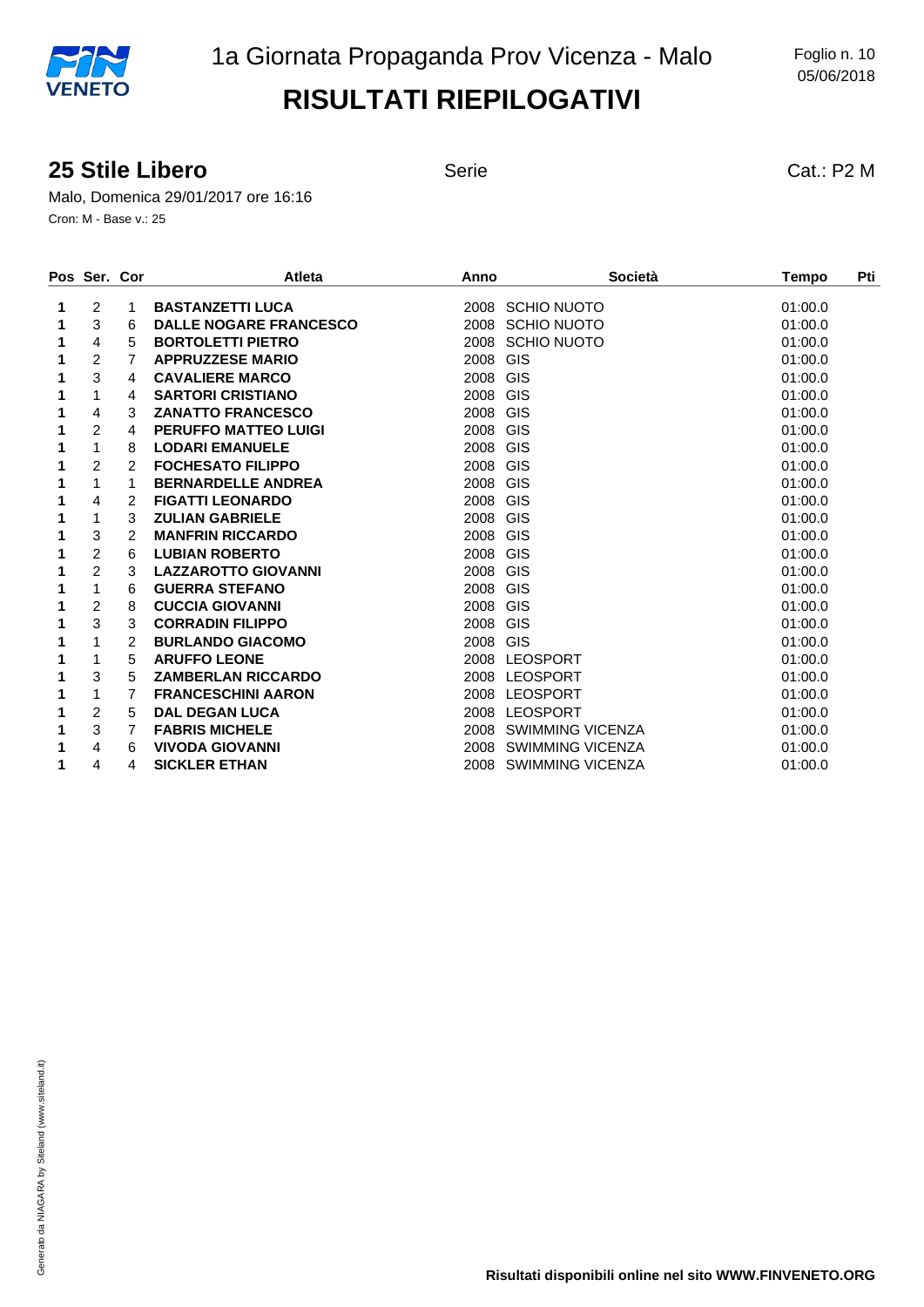**25 Stile Libero** Serie Cat.: Assoluti Femmine Propaganda

Malo, Domenica 29/01/2017 ore 16:18 Cron: M - Base v.: 25

| Pos Ser. Cor |   | <b>Atleta</b>               | Anno                  | Società          | Pti<br>Tempo |
|--------------|---|-----------------------------|-----------------------|------------------|--------------|
|              | 6 | <b>CERRETI CRISTINA</b>     | 2008 LEOSPORT         |                  | 01:00.0      |
|              | 5 | <b>SOSSELLA ILARIA</b>      | LEOSPORT<br>2008      |                  | 01:00.0      |
|              | 4 | <b>ROSSI VITTORIA</b>       | 2008 LEOSPORT         |                  | 01:00.0      |
|              | 8 | ROCCHETTO ASYA              | LEOSPORT<br>2008      |                  | 01:00.0      |
|              |   | <b>PRETTO CELESTE NIKE</b>  | 2008 LEOSPORT         |                  | 01:00.0      |
|              | 3 | <b>GIORLANDO EMILY</b>      | LEOSPORT<br>2008      |                  | 01:00.0      |
|              |   | <b>BAZZOCCHI EMMA</b>       | 2008 SWIMMING VICENZA |                  | 01:00.0      |
|              |   | <b>MARANGON EMMA GIULIA</b> | 2008                  | SWIMMING VICENZA | 01:00.0      |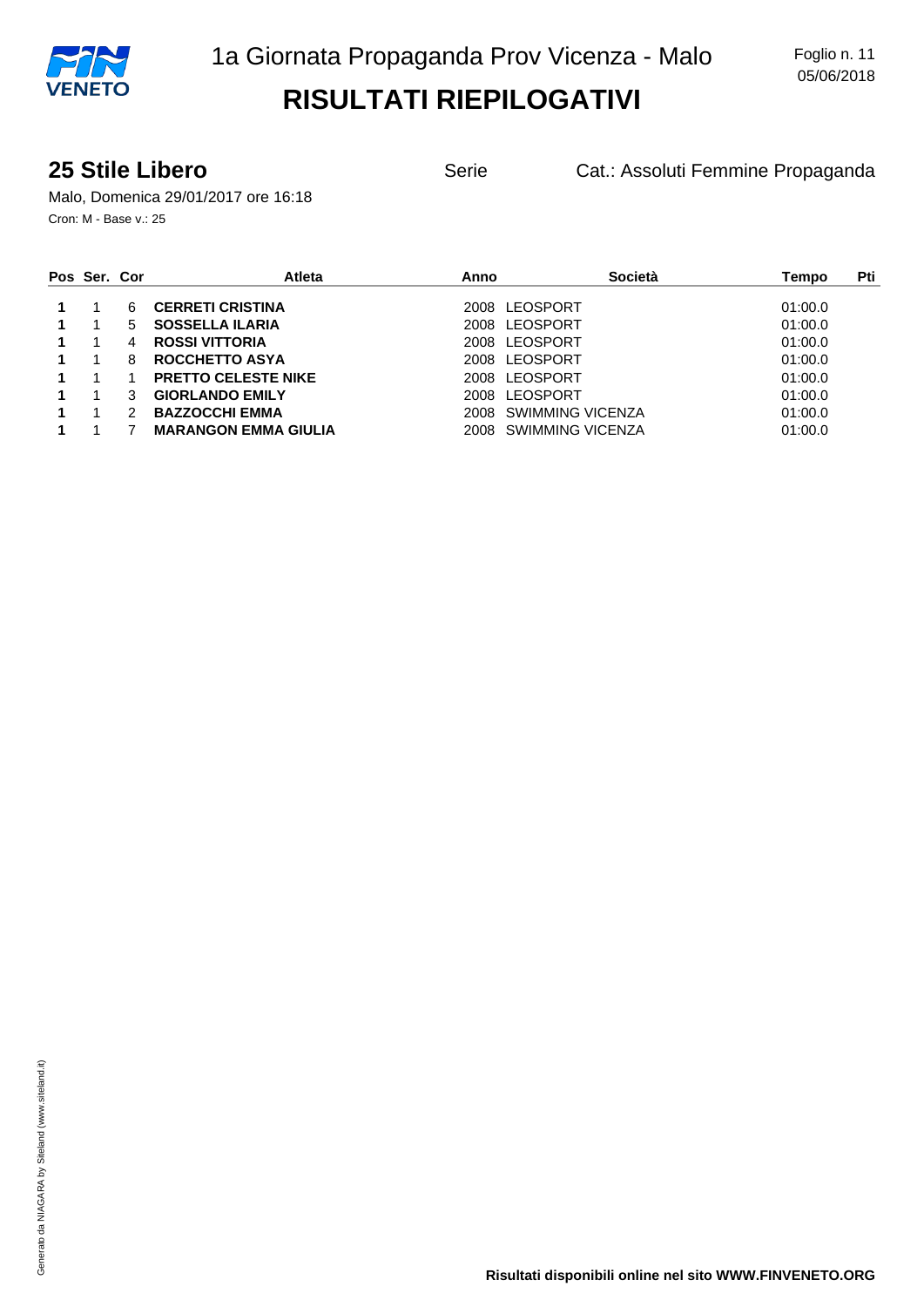

| <b>25 Stile Libero</b><br>Malo, Domenica 29/01/2017 ore 16:19<br>Cron: M - Base v.: 25 |               | Serie | Cat.: Assoluti Maschi Propaganda |       |     |
|----------------------------------------------------------------------------------------|---------------|-------|----------------------------------|-------|-----|
| Pos Ser. Cor                                                                           | <b>Atleta</b> | Anno  | Società                          | Tempo | Pti |

|  |  |  | 4 MARCHETTO GIOVANNI |  |
|--|--|--|----------------------|--|
|--|--|--|----------------------|--|

**1** 1 4 **MARCHETTO GIOVANNI** 2007 LEOSPORT 01:00.0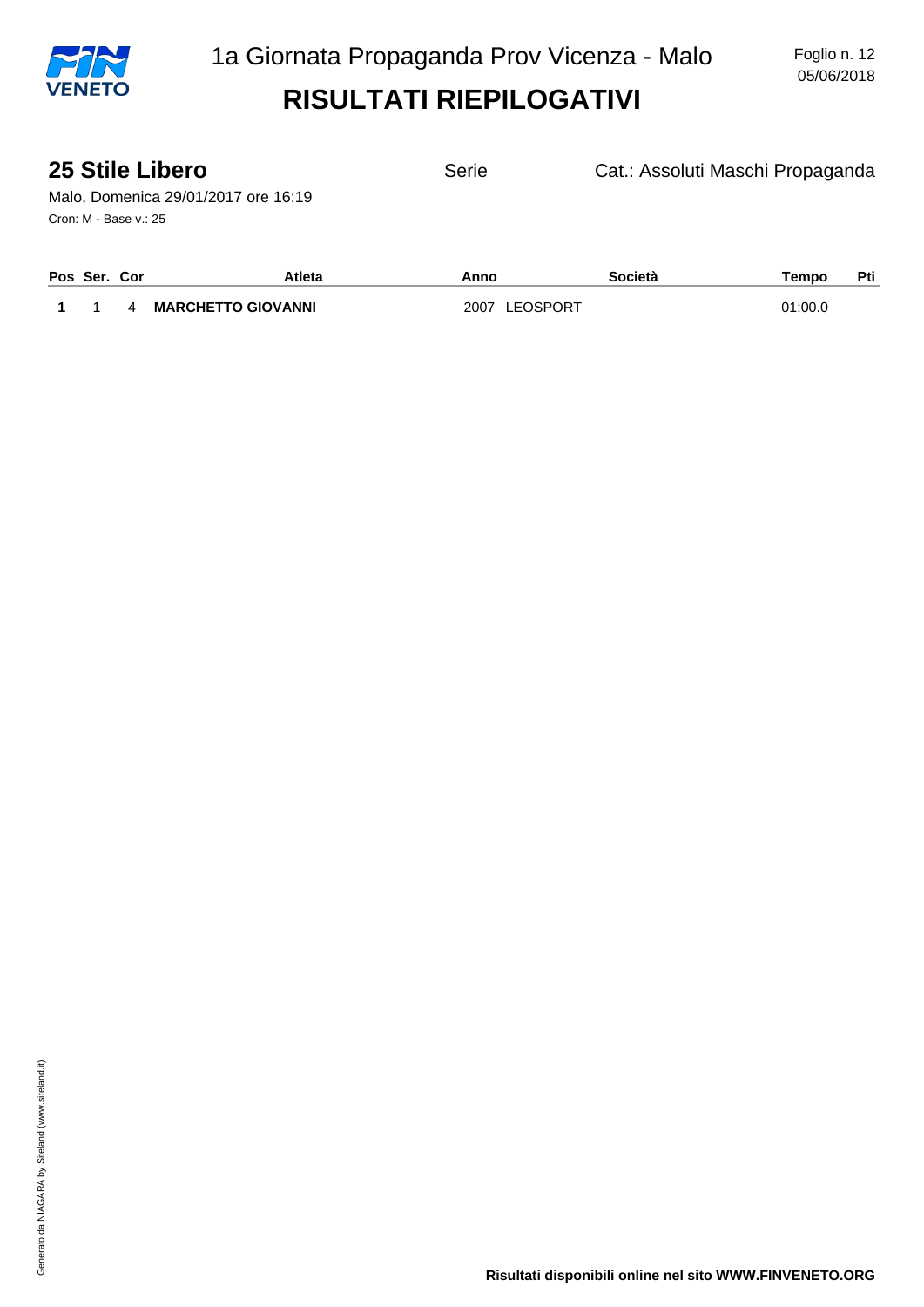#### **25 Dorso** Serie Serie Cat.: P2 F

Malo, Domenica 29/01/2017 ore 16:20 Cron: M - Base v.: 25

| Pos Ser. Cor   |   | <b>Atleta</b>                | Anno | <b>Società</b>          | Pti<br>Tempo |
|----------------|---|------------------------------|------|-------------------------|--------------|
| 3              | 6 | <b>BELDI' ELISABETTA</b>     | 2009 | GIS                     | 01:00.0      |
|                | 8 | <b>RIGHETTO CATERINA</b>     | 2009 | GIS                     | 01:00.0      |
|                |   | <b>MISTRORIGO AISHA</b>      | 2009 | GIS                     | 01:00.0      |
|                | 6 | <b>MARCIGAGLIA MADDALENA</b> | 2009 | GIS                     | 01:00.0      |
| 2              |   | <b>ZERBATO MAYA</b>          | 2009 | GIS                     | 01:00.0      |
| $\overline{2}$ | 4 | <b>ZUIN GIORGIA</b>          | 2009 | GIS                     | 01:00.0      |
|                | 3 | <b>TESSARO SARA</b>          | 2009 | GIS                     | 01:00.0      |
|                |   | <b>DE TONI ROSSELLA</b>      | 2009 | GIS                     | 01:00.0      |
| 2              | 5 | <b>DAL MOLIN LAURA</b>       | 2009 | GIS                     | 01:00.0      |
| $\overline{2}$ | 6 | <b>CORRADO AURORA</b>        | 2009 | <b>GIS</b>              | 01:00.0      |
|                | 5 | <b>BASTIANELLO LANA</b>      | 2009 | GIS                     | 01:00.0      |
| 2              | 3 | <b>BAMBA NICOLE ABLAN</b>    | 2009 | GIS                     | 01:00.0      |
|                | 2 | <b>CASON LARA</b>            | 2009 | GIS                     | 01:00.0      |
|                | 4 | <b>ZIN ERICA</b>             | 2009 | <b>LEOSPORT</b>         | 01:00.0      |
| 2              | 2 | <b>GAMBA ANNA</b>            | 2009 | SWIMMING VICENZA        | 01:00.0      |
| 3              | 5 | <b>MARCHESIN SARA ELVIRA</b> | 2009 | <b>SWIMMING VICENZA</b> | 01:00.0      |
| 3              | 2 | <b>BOTTAZZI EMMA</b>         | 2009 | <b>SWIMMING VICENZA</b> | 01:00.0      |
| 3              | 3 | <b>BONIOLO SMERALDA</b>      | 2009 | SWIMMING VICENZA        | 01:00.0      |
| 3              | 4 | <b>BISAZZA ANNA</b>          | 2009 | <b>SWIMMING VICENZA</b> | 01:00.0      |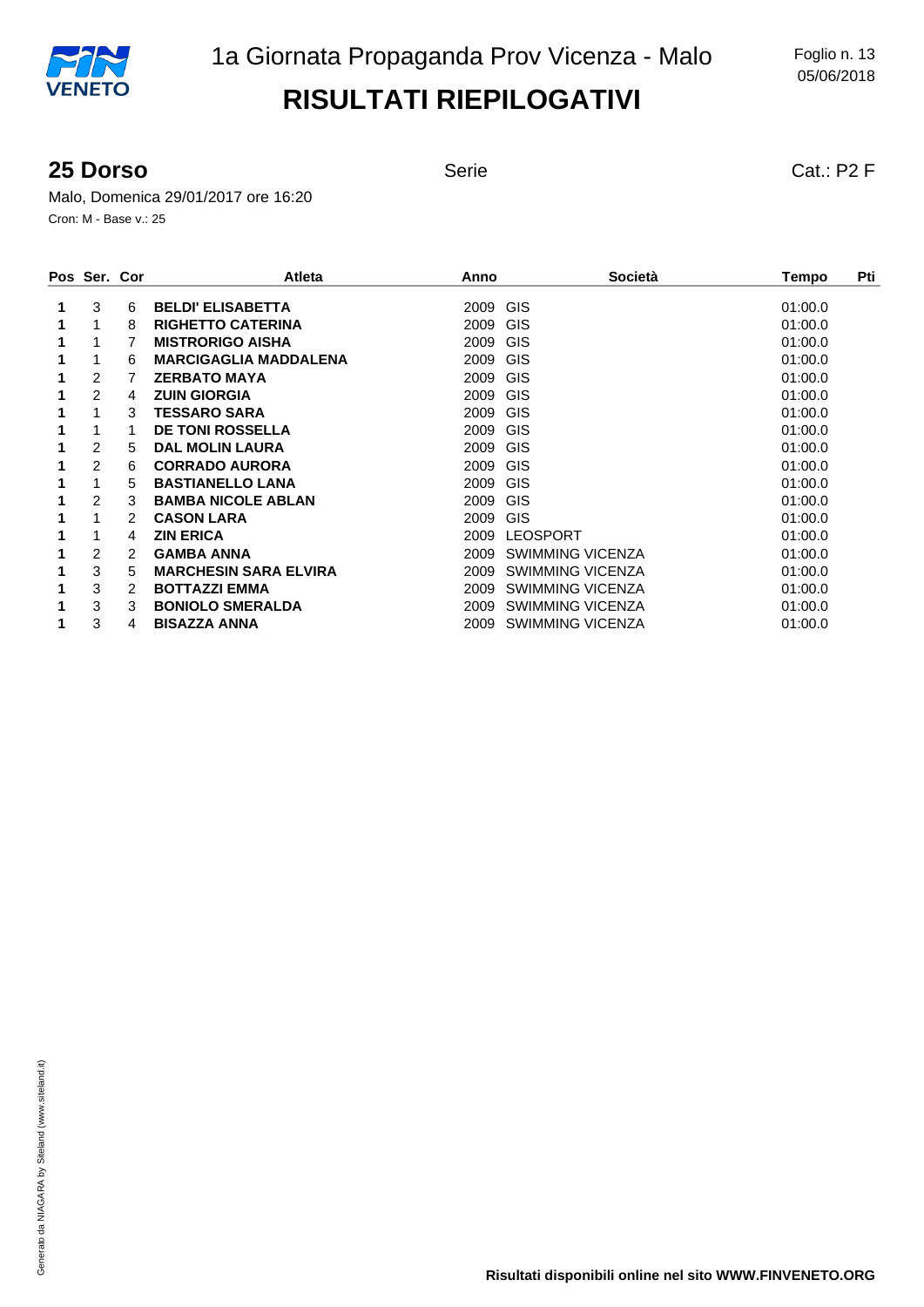#### **25 Dorso** Serie Serie Cat.: P2 M

Malo, Domenica 29/01/2017 ore 16:25 Cron: M - Base v.: 25

|   | Pos Ser. Cor   |   | <b>Atleta</b>               | Anno                    | Società                 | Pti<br><b>Tempo</b> |
|---|----------------|---|-----------------------------|-------------------------|-------------------------|---------------------|
| 1 | 4              | 6 | <b>NEGRIZZOLO LEONARDO</b>  | 2008 SCHIO NUOTO        |                         | 01:00.0             |
|   | $\overline{2}$ | 8 | <b>APPRUZZESE MARIO</b>     | <b>GIS</b><br>2008      |                         | 01:00.0             |
| 1 | $\overline{2}$ | 5 | <b>CAVALIERE MARCO</b>      | <b>GIS</b><br>2008      |                         | 01:00.0             |
|   |                | 4 | <b>SARTORI CRISTIANO</b>    | 2008 GIS                |                         | 01:00.0             |
|   | 3              | 5 | <b>ZANATTO FRANCESCO</b>    | <b>GIS</b><br>2008      |                         | 01:00.0             |
|   |                | 8 | <b>PERUFFO MATTEO LUIGI</b> | GIS<br>2008             |                         | 01:00.0             |
|   |                | 3 | <b>LODARI EMANUELE</b>      | 2008 GIS                |                         | 01:00.0             |
|   |                | 1 | <b>FOCHESATO FILIPPO</b>    | <b>GIS</b><br>2008      |                         | 01:00.0             |
|   |                | 5 | <b>BERNARDELLE ANDREA</b>   | 2008 GIS                |                         | 01:00.0             |
|   | 4              | 5 | <b>FIGATTI LEONARDO</b>     | 2008<br><b>GIS</b>      |                         | 01:00.0             |
|   |                | 7 | <b>ZULIAN GABRIELE</b>      | <b>GIS</b><br>2008      |                         | 01:00.0             |
|   | 2              | 2 | <b>LAZZAROTTO GIOVANNI</b>  | 2008 GIS                |                         | 01:00.0             |
|   | 3              | 3 | <b>MANFRIN RICCARDO</b>     | <b>GIS</b><br>2008      |                         | 01:00.0             |
| 1 | $\overline{2}$ | 3 | <b>BURLANDO GIACOMO</b>     | 2008<br><b>GIS</b>      |                         | 01:00.0             |
|   |                | 2 | <b>CUCCIA GIOVANNI</b>      | 2008 GIS                |                         | 01:00.0             |
| 1 | 1              | 6 | <b>LUBIAN ROBERTO</b>       | GIS<br>2008             |                         | 01:00.0             |
|   | 2              | 6 | <b>GUERRA STEFANO</b>       | <b>GIS</b><br>2008      |                         | 01:00.0             |
|   | 3              | 6 | <b>CORRADIN FILIPPO</b>     | GIS<br>2008             |                         | 01:00.0             |
|   | 2              | 4 | <b>ARUFFO LEONE</b>         | 2008<br><b>LEOSPORT</b> |                         | 01:00.0             |
|   | 4              | 3 | <b>ZAMBERLAN RICCARDO</b>   | 2008 LEOSPORT           |                         | 01:00.0             |
|   | $\overline{2}$ | 7 | <b>FRANCESCHINI AARON</b>   | <b>LEOSPORT</b><br>2008 |                         | 01:00.0             |
|   | 3              | 2 | <b>DAL DEGAN LUCA</b>       | <b>LEOSPORT</b><br>2008 |                         | 01:00.0             |
|   | $\overline{2}$ | 1 | <b>FABRIS MICHELE</b>       | 2008                    | SWIMMING VICENZA        | 01:00.0             |
|   | 4              | 4 | <b>VIVODA GIOVANNI</b>      | 2008                    | <b>SWIMMING VICENZA</b> | 01:00.0             |
|   | 3              | 4 | <b>SICKLER ETHAN</b>        | 2008                    | <b>SWIMMING VICENZA</b> | 01:00.0             |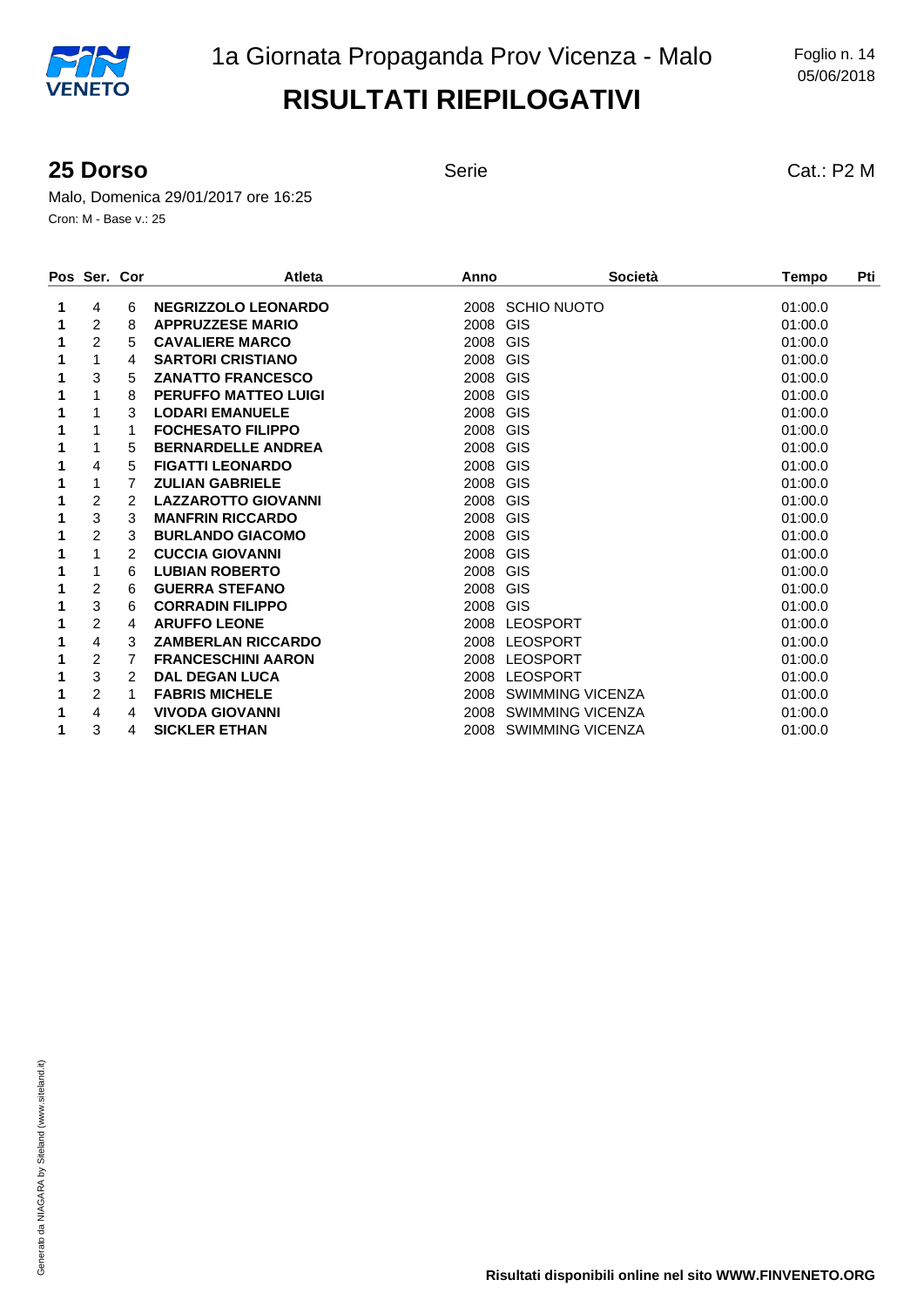**50 Dorso Serie** Cat.: Assoluti Femmine Propaganda

Malo, Domenica 29/01/2017 ore 16:30 Cron: M - Base v.: 25

| Pos Ser. Cor |   | <b>Atleta</b>                | Anno          | Società          | Pti<br>Tempo |
|--------------|---|------------------------------|---------------|------------------|--------------|
|              |   | <b>CERRETI CRISTINA</b>      | 2008 LEOSPORT |                  | 02:00.0      |
|              | 6 | <b>SOSSELLA ILARIA</b>       | 2008          | LEOSPORT         | 02:00.0      |
|              | 3 | <b>ROSSI VITTORIA</b>        | 2008 LEOSPORT |                  | 02:00.0      |
|              | 8 | ROCCHETTO ASYA               | 2008          | LEOSPORT         | 02:00.0      |
|              | 4 | <b>PRETTO CELESTE NIKE</b>   | 2008 LEOSPORT |                  | 02:00.0      |
|              |   | <b>GIORLANDO EMILY</b>       | 2008          | LEOSPORT         | 02:00.0      |
|              |   | <b>BAZZOCCHI EMMA</b>        | 2008          | SWIMMING VICENZA | 02:00.0      |
|              | 5 | <b>MARCHESIN SARA ELVIRA</b> | 2009          | SWIMMING VICENZA | 02:00.0      |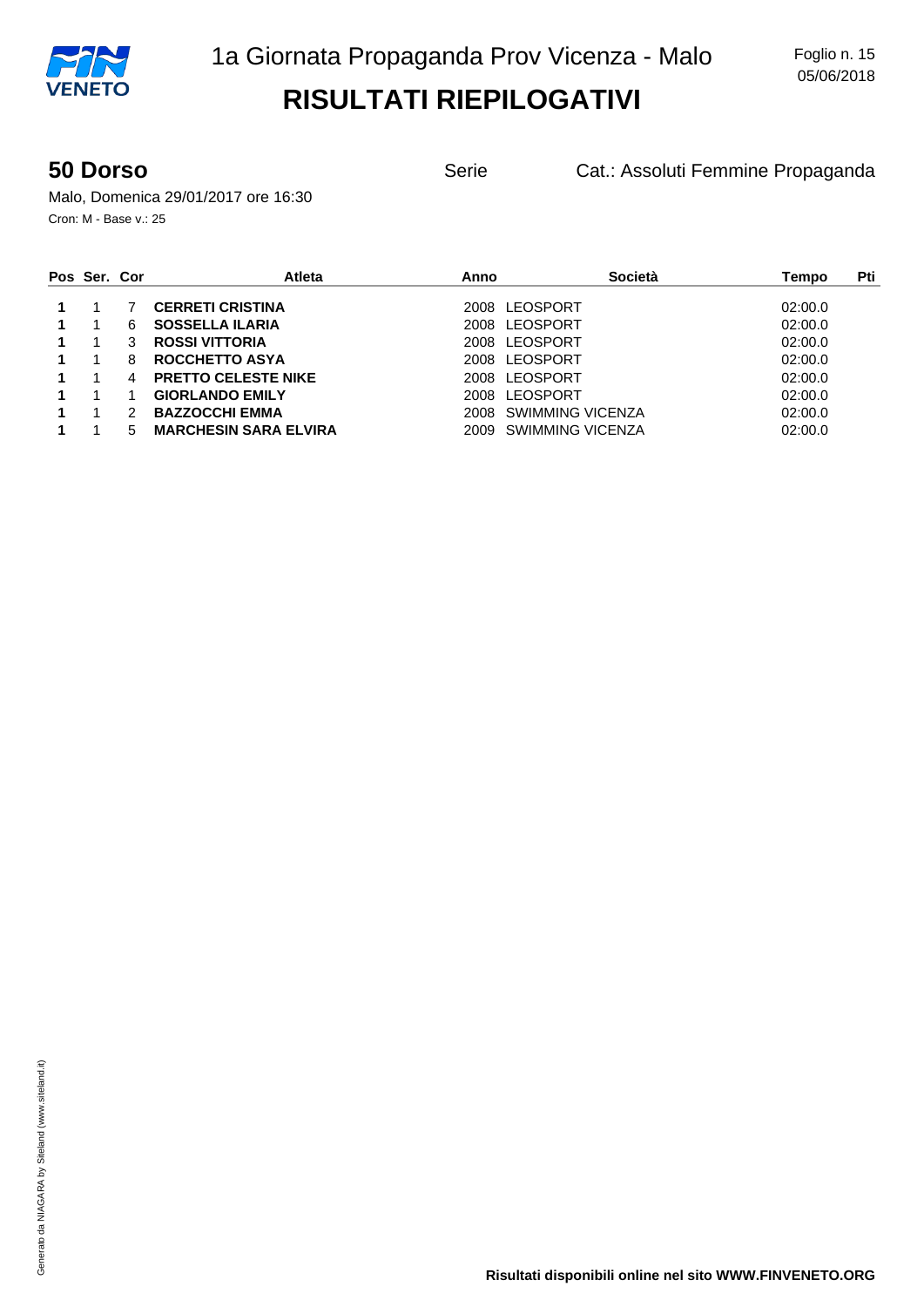

| <b>50 Dorso</b>                     | Serie | Cat.: Assoluti Maschi Propaganda |
|-------------------------------------|-------|----------------------------------|
| Malo, Domenica 29/01/2017 ore 16:35 |       |                                  |
| Cron: M - Base v.: 25               |       |                                  |

| Pos Ser. Cor |   | Atleta                    | Anno          | Società | rempo   | Pti |
|--------------|---|---------------------------|---------------|---------|---------|-----|
|              | Λ | <b>MARCHETTO GIOVANNI</b> | 2007 LEOSPORT |         | 02:00.0 |     |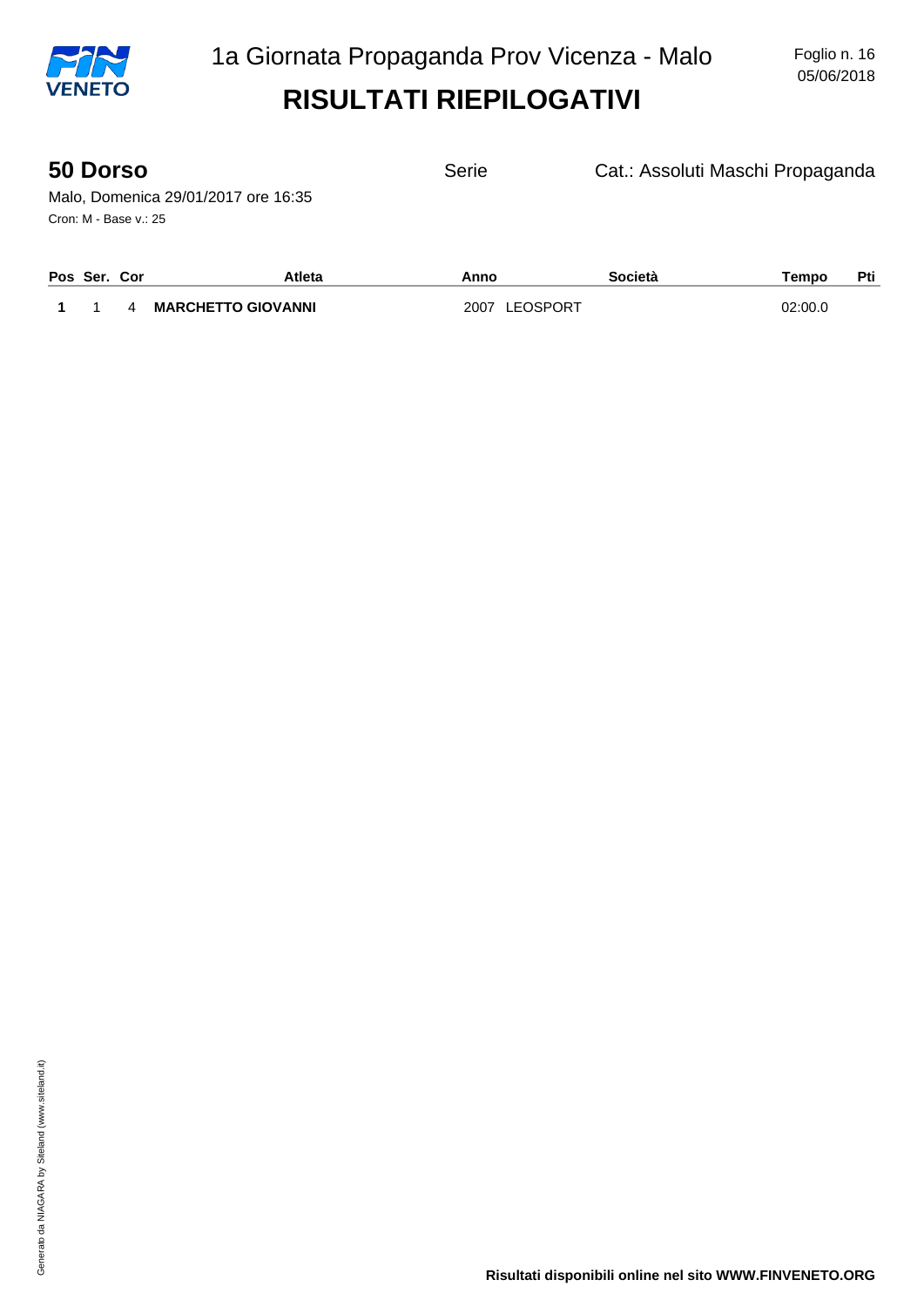

05/06/2018

| 25 Ability                          |               | Serie |         | Cat: P2 F    |
|-------------------------------------|---------------|-------|---------|--------------|
| Malo, Domenica 29/01/2017 ore 16:40 |               |       |         |              |
| Cron: M - Base v.: 25               |               |       |         |              |
| NOTE: 25 Sottopasso                 |               |       |         |              |
| Pos Ser. Cor                        | <b>Atleta</b> | Anno  | Società | Pti<br>Tempo |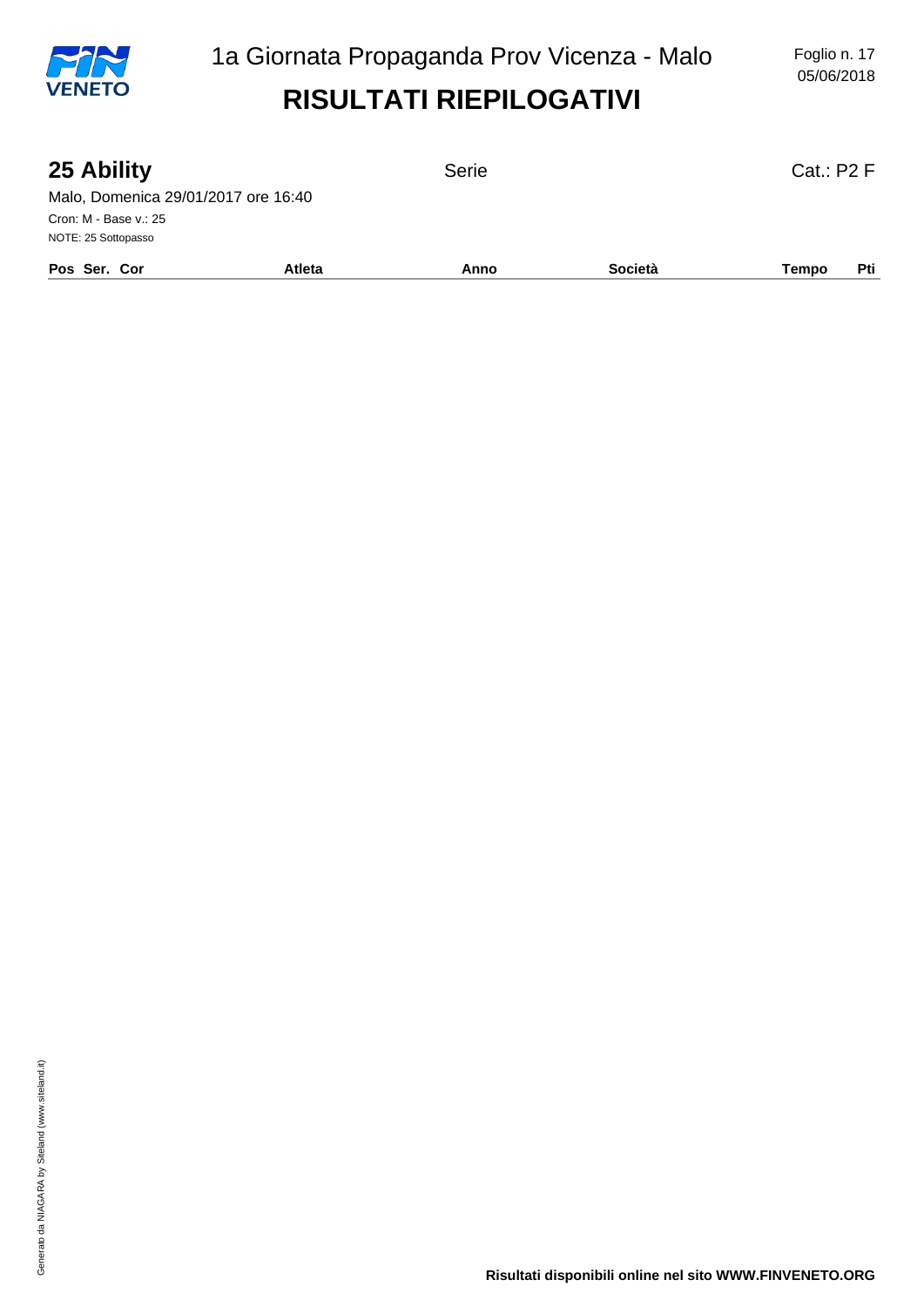

05/06/2018

| 25 Ability                          |               | Serie |         | Cat.: P2 M   |
|-------------------------------------|---------------|-------|---------|--------------|
| Malo, Domenica 29/01/2017 ore 16:45 |               |       |         |              |
| Cron: M - Base v.: 25               |               |       |         |              |
| NOTE: 25 Sottopasso                 |               |       |         |              |
| Pos Ser. Cor                        | <b>Atleta</b> | Anno  | Società | Pti<br>Tempo |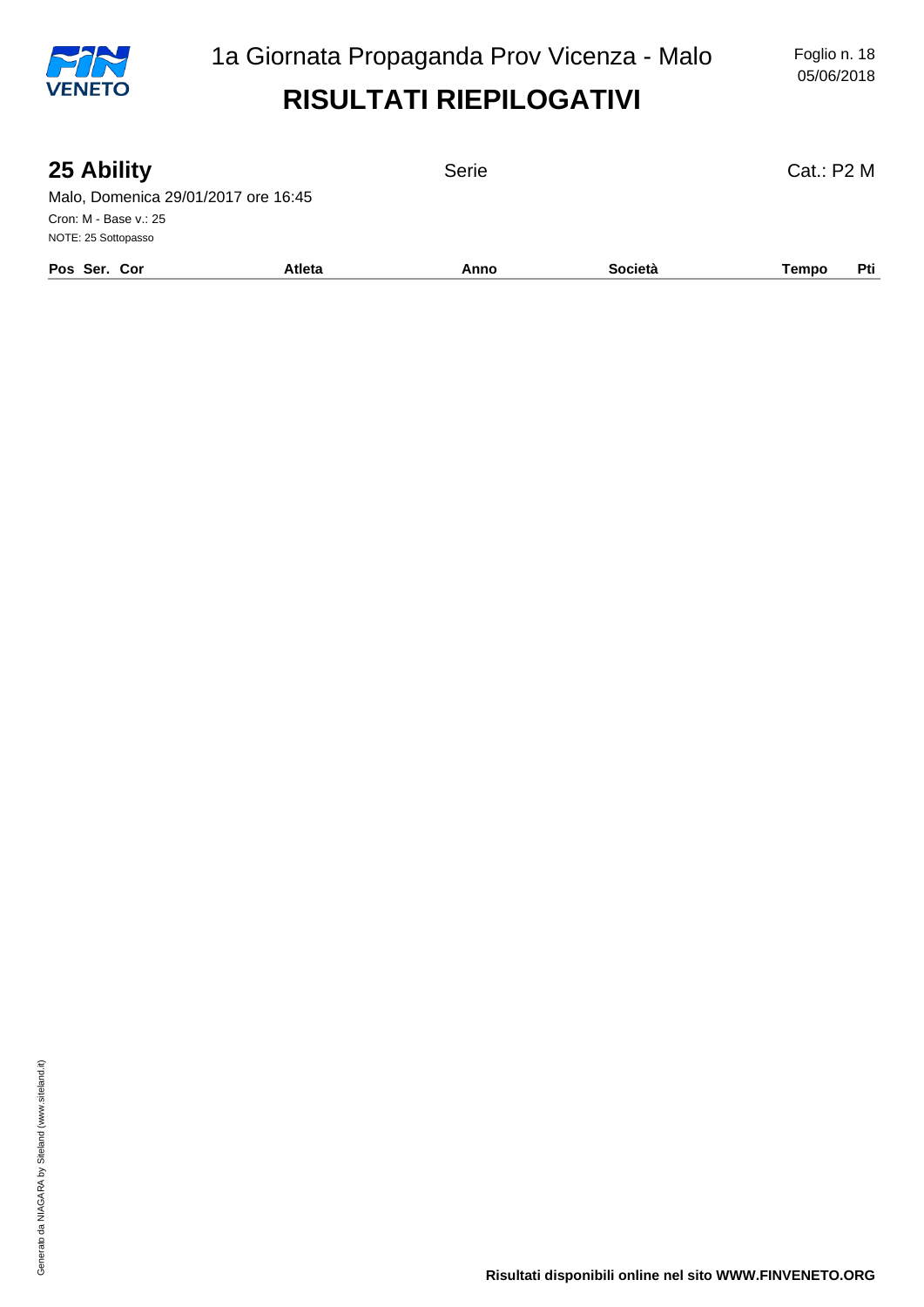

| 50 Ability                          |               | Serie | Cat.: Assoluti Femmine Propaganda |       |     |
|-------------------------------------|---------------|-------|-----------------------------------|-------|-----|
| Malo, Domenica 29/01/2017 ore 16:50 |               |       |                                   |       |     |
| Cron: M - Base v.: 25               |               |       |                                   |       |     |
| NOTE: 50 Sottopasso                 |               |       |                                   |       |     |
| Pos Ser. Cor                        | <b>Atleta</b> | Anno  | Società                           | Tempo | Pti |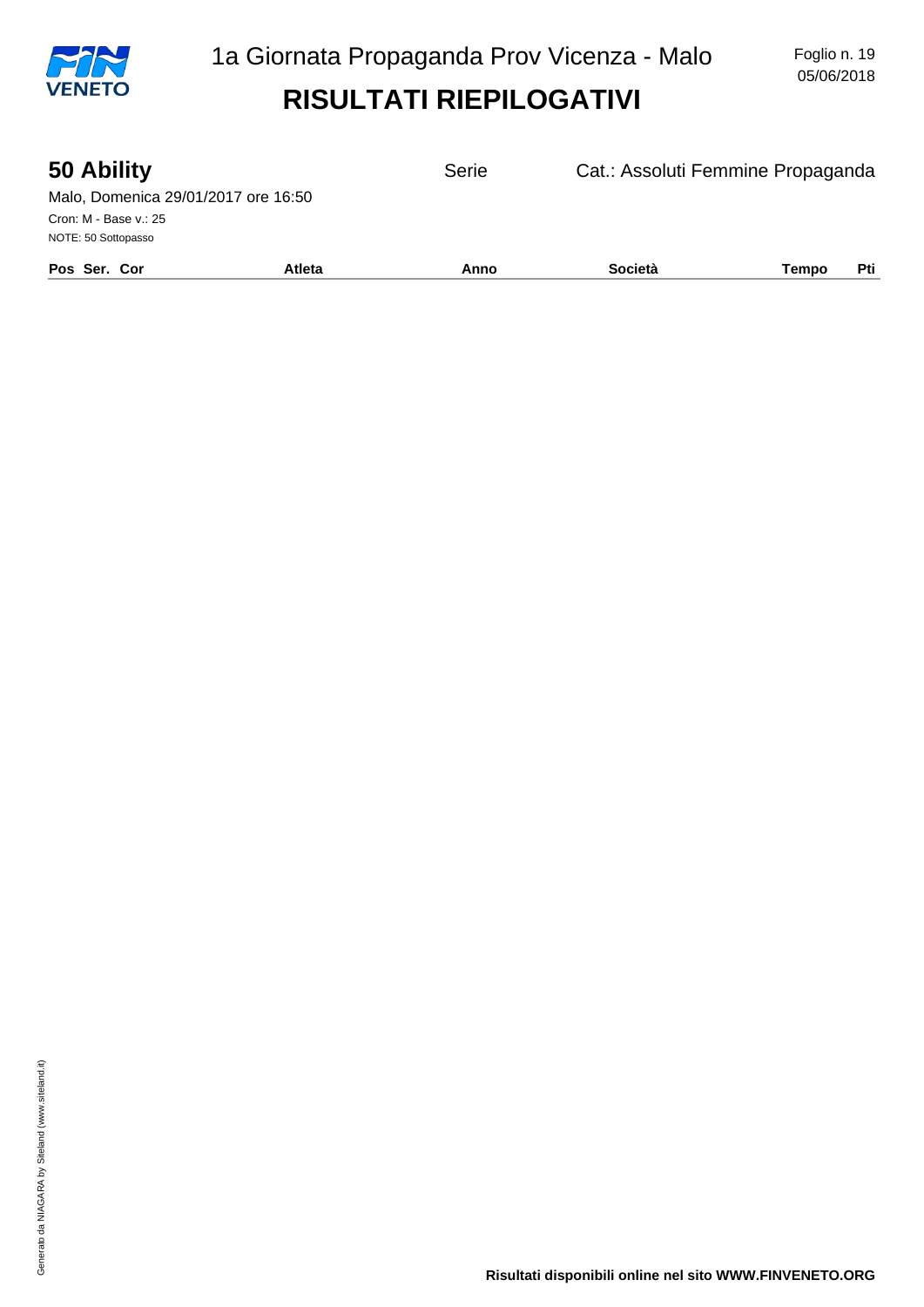

| 50 Ability                          |        | Serie | Cat.: Assoluti Maschi Propaganda |       |     |
|-------------------------------------|--------|-------|----------------------------------|-------|-----|
| Malo, Domenica 29/01/2017 ore 16:55 |        |       |                                  |       |     |
| Cron: M - Base v.: 25               |        |       |                                  |       |     |
| NOTE: 50 Sottopasso                 |        |       |                                  |       |     |
| Pos Ser. Cor                        | Atleta | Anno  | <b>Società</b>                   | Tempo | Pti |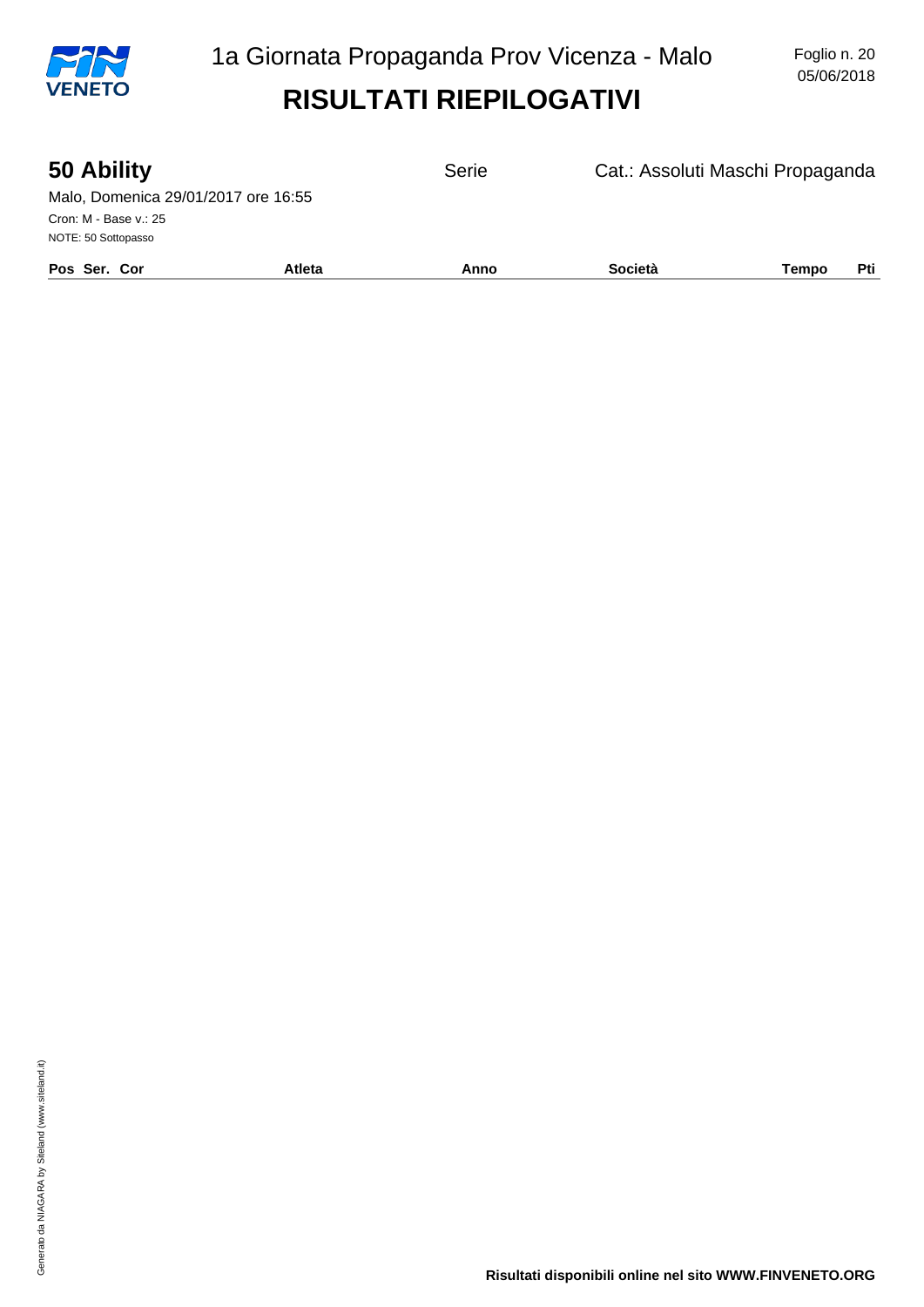|   | Cron: M - Base v.: 25 |              | Staff. 4x25 Stile L.<br>Malo, Domenica 29/01/2017 ore 17:00<br>NOTE: 2 Maschi e 2 Femmine per ciascuna staffetta | <b>Serie</b>                                       |         | Cat.: Assoluti      |
|---|-----------------------|--------------|------------------------------------------------------------------------------------------------------------------|----------------------------------------------------|---------|---------------------|
|   | Pos Ser. Cor          |              | Atleta                                                                                                           | Anno                                               | Società | <b>Tempo</b><br>Pti |
| 1 | 1                     | $\mathbf{1}$ | <b>SOTTORIVA SOFIA</b><br><b>BASTANZETTI LUCA</b><br><b>PASSINI RITA</b><br><b>DALLE NOGARE FRANCESCO</b>        | 2009<br>2008<br><b>SCHIO NUOTO</b><br>2009<br>2008 |         | 04:00.0             |
| 1 | 2                     | 5            | <b>CAVION ARIANNA</b><br><b>BERTEZZOLO GIOVANNI</b><br><b>DAL MOLIN BEATRICE</b><br><b>BERTIN JACOPO</b>         | 2009<br>2007<br><b>SCHIO NUOTO</b><br>2009<br>2004 |         | 04:00.0             |
| 1 | 2                     | 3            | <b>DALLE RIVE LORENZO</b><br><b>MARRESE PAOLA</b><br><b>CORRADIN MARCELLO</b><br><b>FONTANA GIULIA</b>           | 2008<br>2009<br><b>SCHIO NUOTO</b><br>2000<br>2009 |         | 04:00.0             |
| 1 | 2                     | 4            | <b>KASUNIC SARA</b><br><b>NEGRIZZOLO LEONARDO</b><br><b>SCAPIN LISA</b><br><b>BORTOLETTI PIETRO</b>              | 2009<br>2008<br><b>SCHIO NUOTO</b><br>2009<br>2008 |         | 04:00.0             |
| 1 | 1                     | 4            | <b>GHIOTTO CORRADO</b><br><b>SARTORI CRISTIANO</b><br><b>TESSARO SARA</b><br><b>BASTIANELLO LANA</b>             | 2008<br>2008<br>GIS<br>2009<br>2009                |         | 04:00.0             |
| 1 | 2                     | 2            | <b>CUCCIA GIOVANNI</b><br><b>BELDI' ELISABETTA</b><br><b>PERUFFO MATTEO LUIGI</b><br><b>RIGHETTO CATERINA</b>    | 2008<br>2009<br>GIS<br>2008<br>2009                |         | 04:00.0             |
| 1 | 2                     | 1            | <b>LAZZAROTTO GIOVANNI</b><br><b>DE TONI ROSSELLA</b><br><b>LODARI EMANUELE</b><br><b>BAMBA NICOLE ABLAN</b>     | 2008<br>2009<br>GIS<br>2008<br>2009                |         | 04:00.0             |
| 1 | $\mathbf{1}$          | 5            | <b>GUERRA STEFANO</b><br><b>CASON LARA</b><br><b>ZULIAN GABRIELE</b><br><b>MARCIGAGLIA MADDALENA</b>             | 2008<br>2009<br><b>GIS</b><br>2006<br>2009         |         | 04:00.0             |
| 1 | 1                     | 3            | <b>BERNARDELLE ANDREA</b><br><b>DAL MOLIN LAURA</b><br><b>BURLANDO GIACOMO</b><br><b>RIGOTTO ELISABETTA</b>      | 2008<br>2009<br><b>GIS</b><br>2008<br>2009         |         | 04:00.0             |